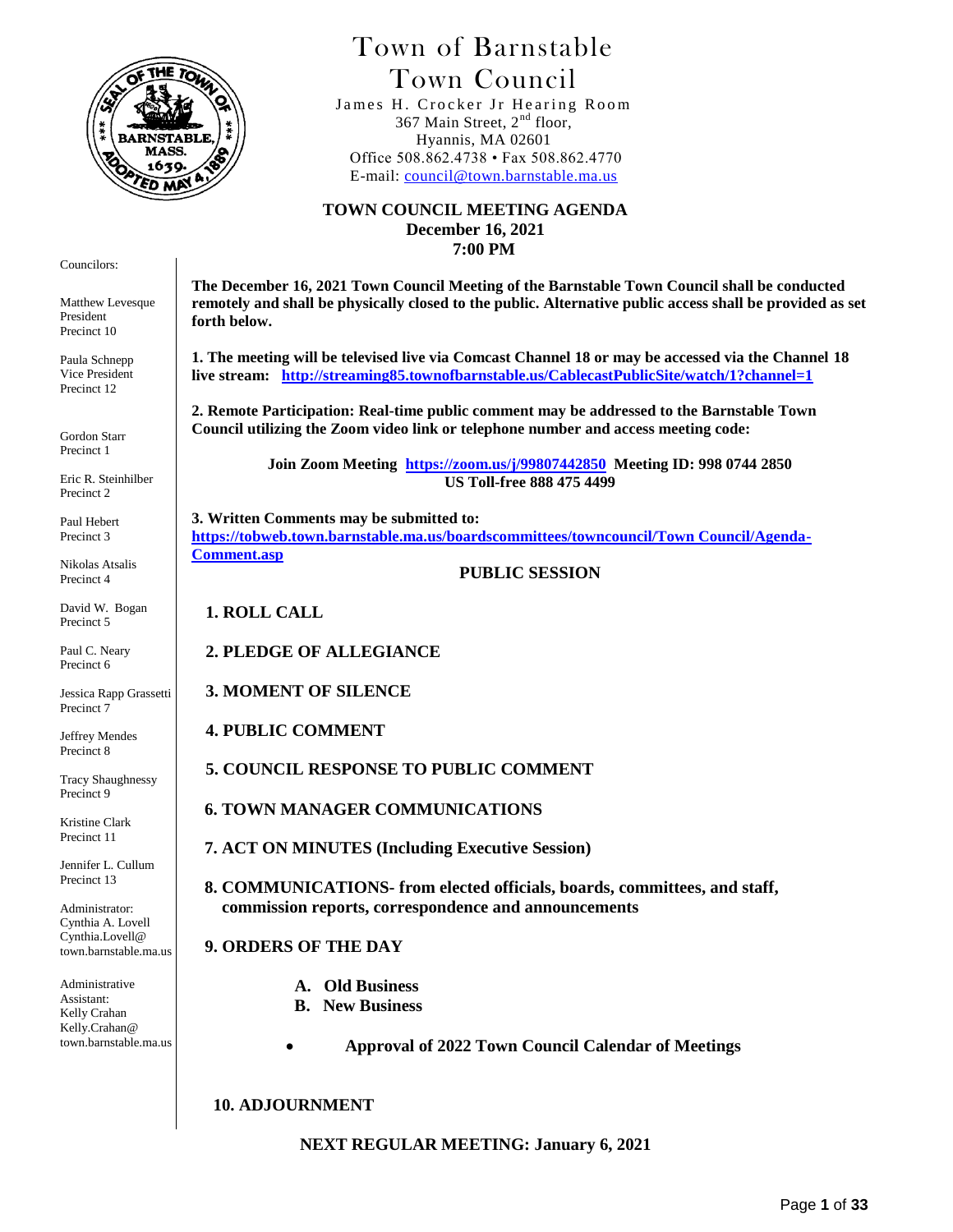**ITEM NO. INDEX TITLE PAGE** 

# **A. OLD BUSINESS**

| 2022-044  | Appropriation and Loan Order in the amount of \$2,750,000 for the Design and Permitting of the<br>Vineyard Wind 2 Route Sewer Expansion Project (Public Hearing)                                                                                                                                                                                                                               |
|-----------|------------------------------------------------------------------------------------------------------------------------------------------------------------------------------------------------------------------------------------------------------------------------------------------------------------------------------------------------------------------------------------------------|
| 2022-045  | Appropriation and Loan Order in the amount of \$3,500,000 for the Design and Permitting of the<br>Route 28 West Sewer Expansion Project (Public Hearing) (Roll Call 2/3 Full Council) 6-7                                                                                                                                                                                                      |
| 2022-050  | Supplemental Appropriation Order in the amount of \$8,490 for the Heavy Duty Truck Scale<br>Replacement Project at the Solid Waste Division of the Department of Public Works                                                                                                                                                                                                                  |
| 2022-052  | Supplemental Appropriation and Loan Order in the amount of \$1,075,000 for the Construction of<br>Sewer Infrastructure to be Installed as Part of MassDOT's Route 28 and Yarmouth Road<br>Intersection Improvement Project (Public Hearing) (Roll Call 2/3 Full Council)  10-11                                                                                                                |
| 2022-053  | Supplemental Appropriation Order in the amount of \$48,000 for the purpose of paying operating<br>expenses of the Legal Department for the services of the law firm of Anderson & Kreiger which is<br>serving as outside counsel to the Town with respect to two lawsuits filed against the Town by the<br>Conservation Law Foundation (Public Hearing) (Roll Call Majority Full Council)12-13 |
| 2022-056  | Supplemental Appropriation Order in the amount of \$350,000 for the purpose of funding the Fiscal<br>Year 2022 Department of Public Work's Fiscal Year 2022 Operating Capital Budget                                                                                                                                                                                                           |
| <b>B.</b> | <b>NEW BUSINESS</b>                                                                                                                                                                                                                                                                                                                                                                            |
| 2022-059  | Order to approve Term of Contract for Barnstable Public Schools Food Service Management                                                                                                                                                                                                                                                                                                        |
| 2022-060  | Authorization to expend a Federal Fiscal Year 2021 Emergency Management Performance Grant in<br>the amount of \$20,150 from the Massachusetts Emergency Management Agency                                                                                                                                                                                                                      |

**2022-061** Authorization to expend a 2021 Massachusetts Dredging Grant from the Commonwealth of Massachusetts, Executive Office of Housing and Economic Development in the amount of **\$55,000** for the Barnstable Harbor Outer Entrance Channel Dredging Project **(May be acted upon) (Roll Call Majority)**...............................................................................................................................................20-21

**(May be acted upon) (Roll Call Majority)**..........................................................................................18-19

**2022-062** Authorization to expend a Fiscal Year 2022 Technical Assistance Grant from the Commonwealth of Massachusetts, Department of Environmental Protection Bureau of Waste Site Cleanup in the amount of **\$15,000** for hiring technical services for technical review and public engagement of disposal site cleanup response actions associated with the Barnstable Fire Training Academy disposal site **(May be acted upon) (Roll Call Majority)**...................................................................................22-23

**2022-063** Authorizing the Town Manager to execute a Regulatory Agreement between the Town of Barnstable and Lyon Investment Realty Trust for 80 Pearl Street, Hyannis **(First Reading) (Refer to Public Hearing 01/06/2022)**.................................................................................................................................24-30

**2022-064** Resolve directing the Town Manager or his designee(s) to prepare and submit for the Town Council's consideration a proposed ordinance providing for the Town's adoption of the Stretch Energy Code **(May be acted upon) (Roll Call Majority)**............................................................................................... 31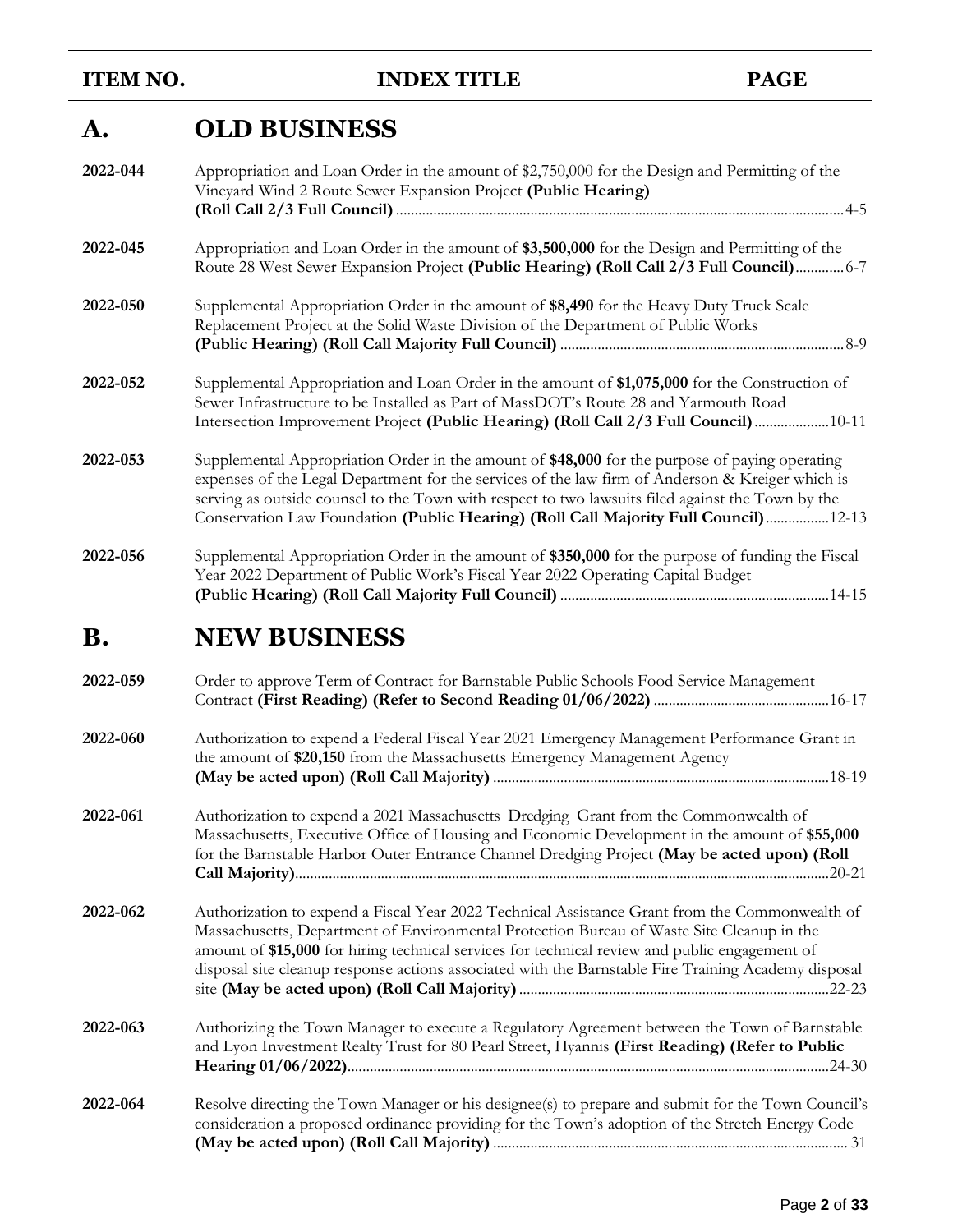Approve Minutes: December 02, 2021

**Please Note:** The lists of matters are those reasonably anticipated by the Council President which may be discussed at the meeting. Not all items listed may be discussed and other items not listed may be discussed to the extent permitted by law. It is possible that if it so votes, the Council may go into execute session. The Council may also act on items in an order other than as they appear on this agenda. Persons interested are advised that in the event any matter taken up at the meeting remains unfinished at the close of the meeting, it may be continued to a future meeting, and with proper notice.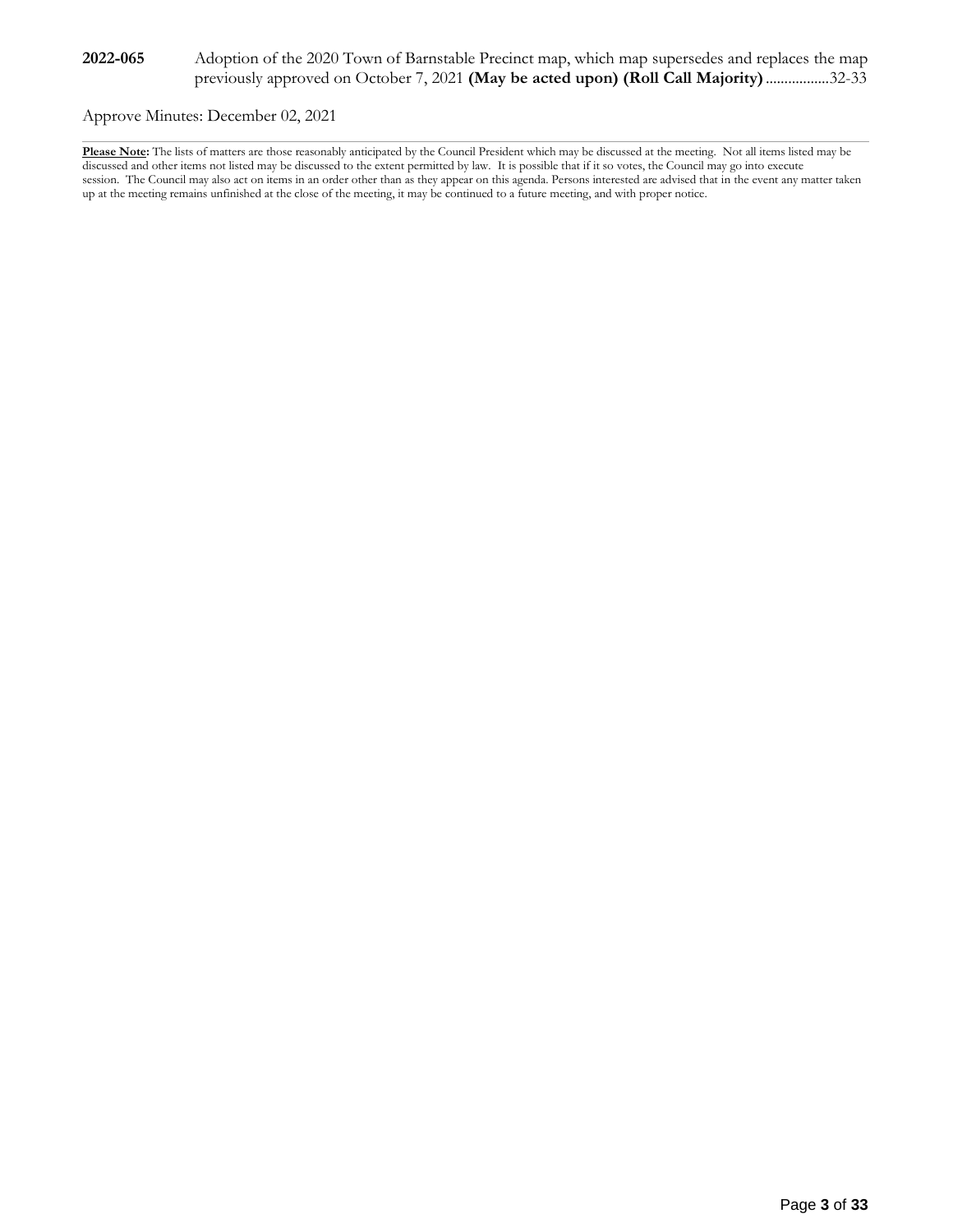# **A. OLD BUSINESS (Public Hearing) (Roll Call 2/3 Full Council)**

## **BARNSTABLE TOWN COUNCIL**

## **ITEM# 2022-044 INTRO: 11/18/2021, 12/16/2021**

### **2022-044 APPROPRIATION AND LOAN ORDER IN THE AMOUNT OF \$2,750,000 FOR THE PURPOSE OF FUNDING DESIGN AND PERMITTING OF THE VINEYARD WIND 2 ROUTE SEWER EXPANSION PROJECT**

**ORDERED:** That the sum of **\$2,750,000** be appropriated for the purpose of funding the Vineyard Wind 2 Route Sewer Expansion Project, including the payment of costs incidental or related thereto; and that to meet this appropriation, that the Town Treasurer, with the approval of the Town Manager, is authorized to borrow \$2,750,000 under and pursuant to M.G.L. c. 44, §§7 or 8, or pursuant to any other enabling authority, and to issue bonds or notes of the Town therefor; and that in accordance with M.G.L. c. 44, §20, any premium received by the Town upon the sale of any bonds or notes authorized by this order, less any such premium applied to the payment of the costs of issuance of such bonds and notes, may be applied to pay such project costs, thereby reducing the amount authorized to be borrowed by this order by a like amount; and that the Town Manager is authorized to contract for and expend the appropriation made available for these purposes.

**SPONSOR:** Mark S. Ells, Town Manager

DATE ACTION TAKEN

\_\_\_\_\_\_\_\_\_ \_\_\_\_\_\_\_\_\_\_\_\_\_\_\_\_

11/18/2021 Refer to Public Hearing 12/16/2021

\_\_\_\_ Read Item

- \_\_\_\_ Motion to Open Public Hearing
- Rationale
- \_\_\_\_\_ Public Hearing
- \_\_\_\_ Close Public Hearing
- \_\_\_\_ Council Discussion
- \_\_\_\_ Vote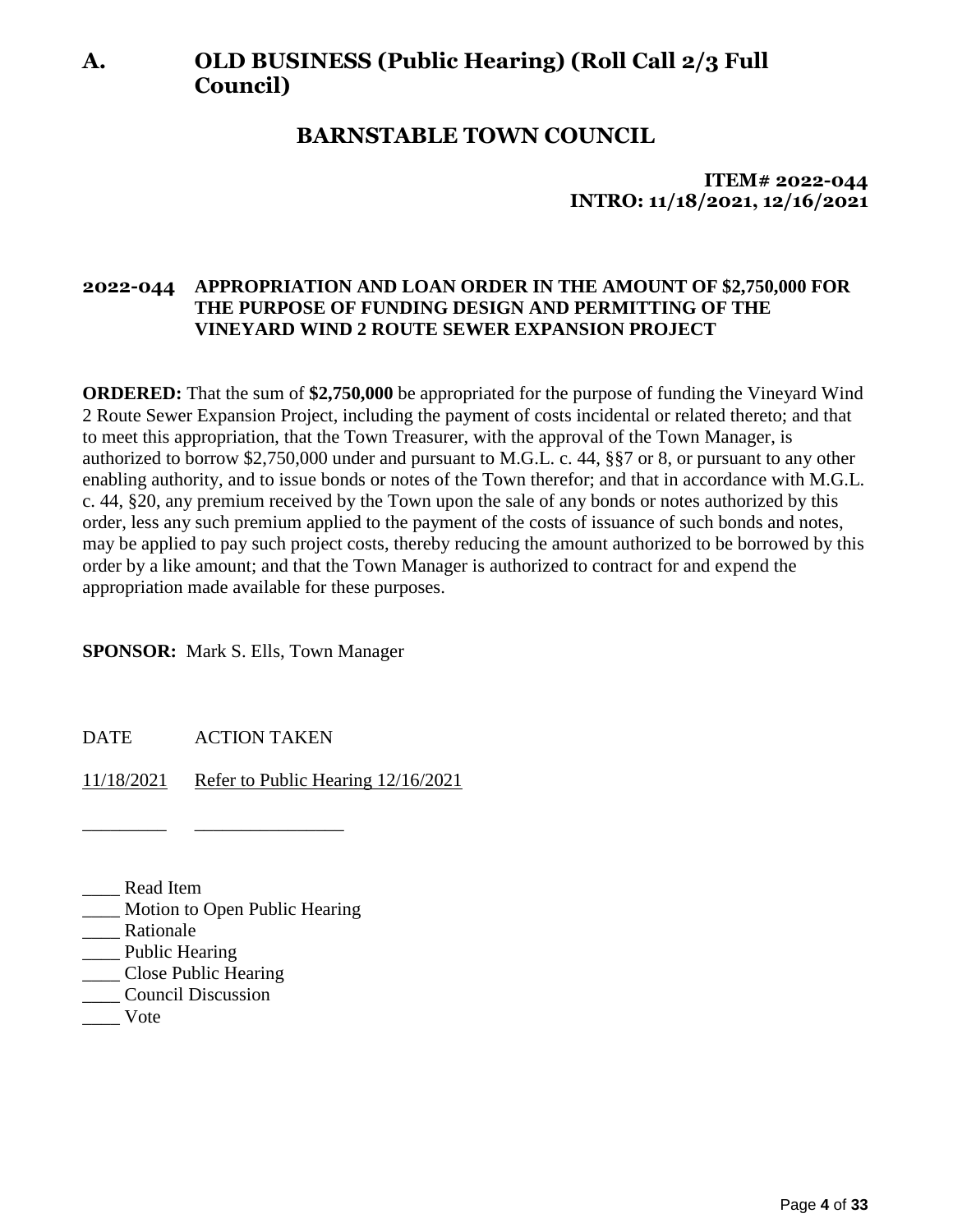### **ITEM# 2022-044 INTRO: 11/18/2021, 12/16/2021**

#### **SUMMARY**

| TO:             | Town Council                                                                            |
|-----------------|-----------------------------------------------------------------------------------------|
| <b>FROM:</b>    | Mark S. Ells, Town Manager                                                              |
|                 | <b>THROUGH:</b> Daniel W. Santos, P.E., Director of Public Works                        |
| DATE:           | November 18, 2021                                                                       |
| <b>SUBJECT:</b> | Appropriation and Loan Order in the amount of \$2,750,000 for the Design and Permitting |
|                 | of the Vineyard Wind 2 Route Sewer Expansion Project                                    |

**BACKGROUND:** This project will install sewer infrastructure along the proposed Vineyard Wind 2 onshore duct bank route. Additionally, sewer infrastructure will be installed from the intersection of Old Stage and Main Street, northeasterly on Main Street and Phinney's Lane to Route 28, inclusive of a proposed pump station in the area of Mother's Park Road. The project will require the installation of at least five (5) new sewer pump stations, including the Mother's Park Road pump station, the locations of which will be determined during the design phase. The design will also consider potential pedestrian facilities (sidewalks, etc.) improvements along the route.

**ANALYSIS:** The Vineyard Wind 2 Route is located within areas identified in the Comprehensive Wastewater Management Plan as requiring sewer expansion. Similar to the Strawberry Hill Road Sewer Expansion Project, which was designed and executed in coordination with the Vineyard Wind 1 onshore construction, there will be cost savings, efficiencies and reduced disturbance realized by installing sewers in coordination with the Vineyard Wind 2 construction. The Host Agreement with Vineyard Wind will require Vineyard Wind to repave all of the disturbed roadways, which will result in substantial savings to the Town's sewer expansion project.

A portion of the sewers to be installed along the Vineyard Wind 2 Route requires a proposed pump station in the area of Mother's Park Road to be functional. Construction of that pump station as a part of this project will allow the Town to consider selling the Town owned property at 310 Main Street sooner than anticipated.

The southern portion of the project is identified in the CWMP as a needs area for nitrogen removal within the Centerville River Watershed by Massachusetts Estuaries Program (MEP) modeling. The northerly portions of the project are a needs area for pond protection as residences in this area are located in close proximity to Lake Wequaquet. As a result, the project area was identified as a needs area for nitrogen removal and pond protection and identified in the CWMP as requiring sewer expansion. This project will install approximately 5.3 miles of sewers, connect approximately 350 properties to municipal sewer, collect approximately 66,000 gallons per day of wastewater and remove approximately 6.6 kg/day of nitrogen from the Centerville River Watershed.

**FINANCIAL IMPACT:** Funding for this project will be provided from the issuance of a municipal bond and future operating budgets will include the annual debt service on the bond.

**TOWN MANAGER RECOMMENDATION:** Mark S. Ells, Town Manager, recommends approval of this appropriation order.

**STAFF ASSISTANCE:** Daniel W. Santos, P.E., Director of Public Works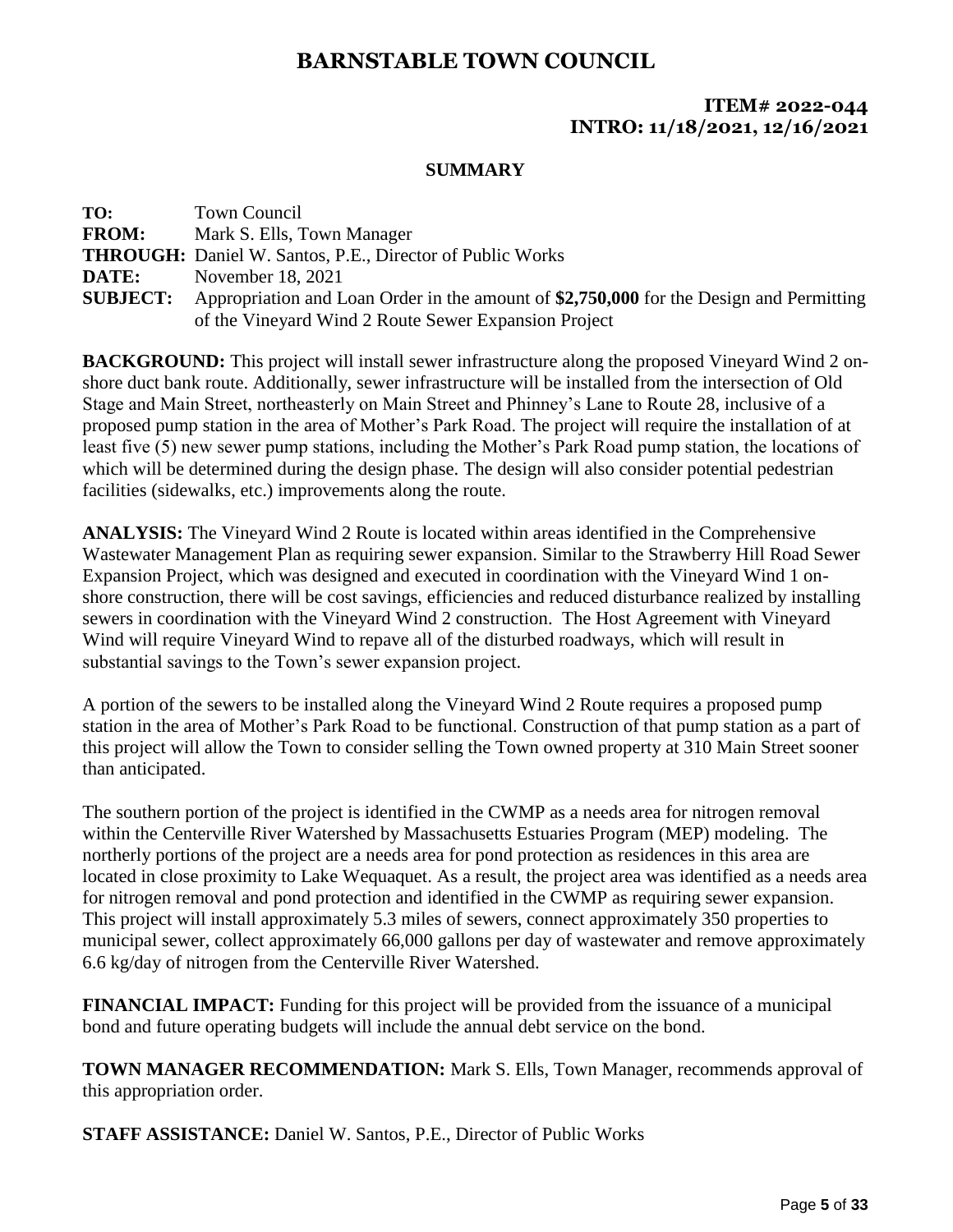# **A. OLD BUSINESS (Public Hearing) (Roll Call 2/3 Full Council)**

## **BARNSTABLE TOWN COUNCIL**

## **ITEM# 2022-045 INTRO: 11/18/2021, 12/16/2021**

### **2022-045 APPROPRIATION AND LOAN ORDER IN THE AMOUNT OF \$3,500,000 FOR THE PURPOSE OF FUNDING DESIGN AND PERMITTING OF THE ROUTE 28 WEST SEWER EXPANSION PROJECT**

**ORDERED:** That the sum of **\$3,500,000** be appropriated for the purpose of funding the Route 28 West Sewer Expansion Project, including the payment of costs incidental or related thereto; and that to meet this appropriation, that the Town Treasurer, with the approval of the Town Manager, is authorized to borrow \$3,500,000 under and pursuant to M.G.L. c. 44, §§7 or 8, or pursuant to any other enabling authority, and to issue bonds or notes of the Town therefor; and that in accordance with M.G.L. c. 44, §20, any premium received by the Town upon the sale of any bonds or notes authorized by this order, less any such premium applied to the payment of the costs of issuance of such bonds and notes, may be applied to pay such project costs, thereby reducing the amount authorized to be borrowed by this order by a like amount; and that the Town Manager is authorized to contract for and expend the appropriation made available for these purposes.

#### **SPONSOR:** Mark S. Ells, Town Manager

DATE ACTION TAKEN

\_\_\_\_\_\_\_\_\_ \_\_\_\_\_\_\_\_\_\_\_\_\_\_\_\_

11/18/2021 Refer to Public Hearing 12/16/2021

\_\_\_\_ Read Item

- \_\_\_\_ Motion to Open Public Hearing
- Rationale
- \_\_\_\_ Public Hearing
- \_\_\_\_ Close Public Hearing
- \_\_\_\_ Council Discussion
- \_\_\_\_ Vote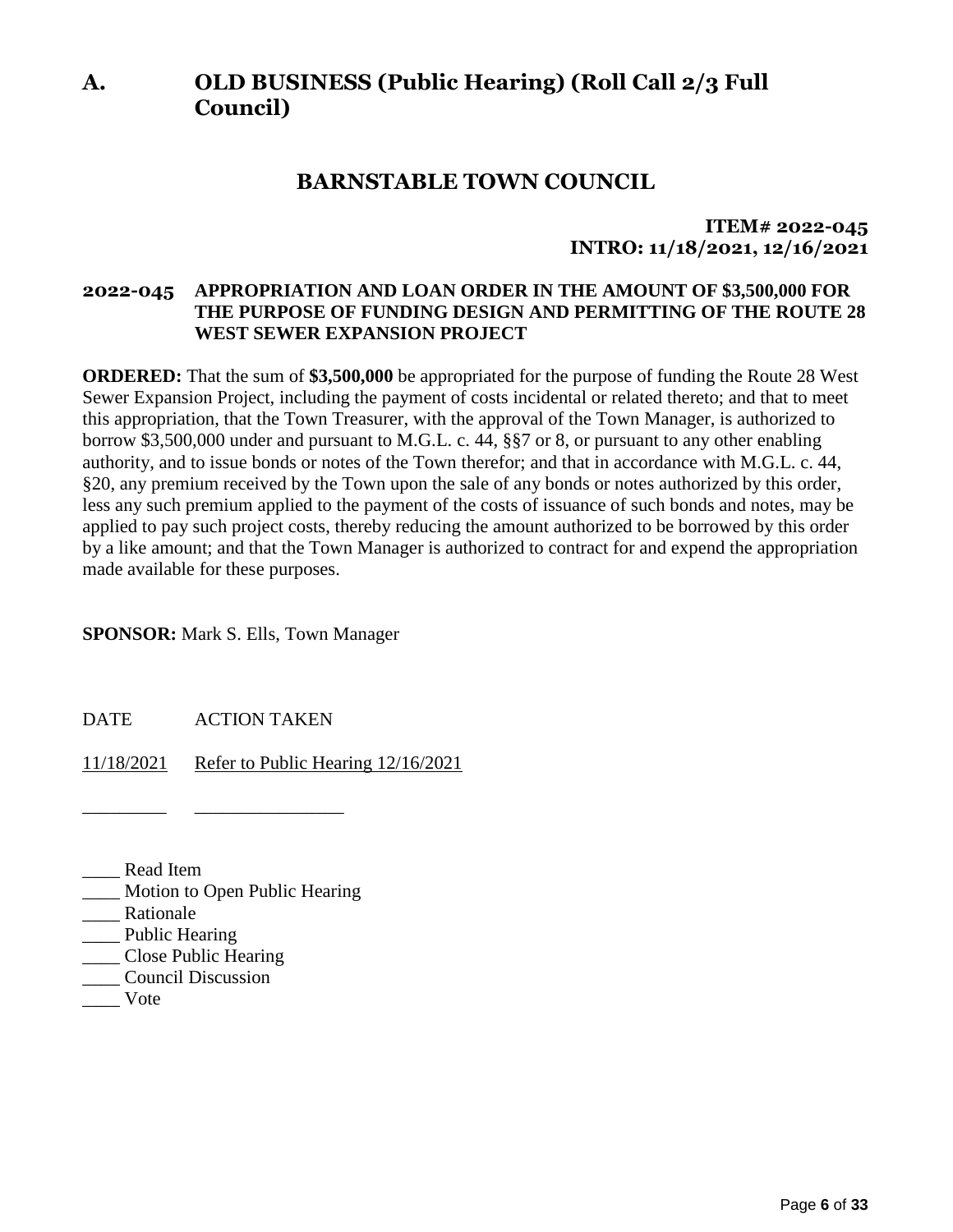## **ITEM# 2022-045 INTRO: 11/18/2021, 12/16/2021**

#### **SUMMARY**

| TO:             | Town Council                                                                            |
|-----------------|-----------------------------------------------------------------------------------------|
| <b>FROM:</b>    | Mark S. Ells, Town Manager                                                              |
|                 | <b>THROUGH:</b> Daniel W. Santos, P.E., Director of Public Works                        |
| DATE:           | November 18, 2021                                                                       |
| <b>SUBJECT:</b> | Appropriation and Loan Order in the amount of \$3,500,000 for the Design and Permitting |
|                 | of the Route 28 West Sewer Expansion Project                                            |

**BACKGROUND:** The proposed project will extend municipal sewer on Route 28 from Phinney's Lane to Route 149 in Marstons Mills. Also included in this project would be the conversion of the existing Marstons Mills Wastewater Treatment Plant (MMWWTP) to a municipal wastewater pump station which would be designed to sewer the nearby properties, as part of a future Phase 1 project, and associated sewers in East Osterville Road and Old East Osterville Road. The project will include the construction of approximately 5 miles of new sewers and four new sewer pump stations (including the MMWWTP conversion). The project is identified in Phase 1 of the Comprehensive Wastewater Management Plan (CWMP). Construction is anticipated to begin in Fiscal Year 2025 and be completed in Fiscal Year 2027.

**ANALYSIS:** The project will install critical infrastructure which will facilitate sewer expansion to the western portion of the Town as required by the CWMP. Additionally, the project will decommission the MMWWTP which was constructed in 1993 and is beyond its 20-year design life. The project combines the Route 28 Centerville and Route 28 Marstons Mills Projects in order to expedite the Route 28 sewer "backbone". Without the infrastructure to be installed as part of this project, the further western expansion of the municipal sewer system into the Three Bays and Popponesset Bay Watersheds as required in the CWMP cannot be achieved.

**FINANCIAL IMPACT:** Funding for this project will be provided from the issuance of a municipal bond and future operating budgets will include the annual debt service on the bond.

**TOWN MANAGER RECOMMENDATION:** Mark S. Ells, Town Manager, recommends approval of this appropriation and loan order.

**STAFF ASSISTANCE:** Daniel W. Santos, P.E., Director of Public Works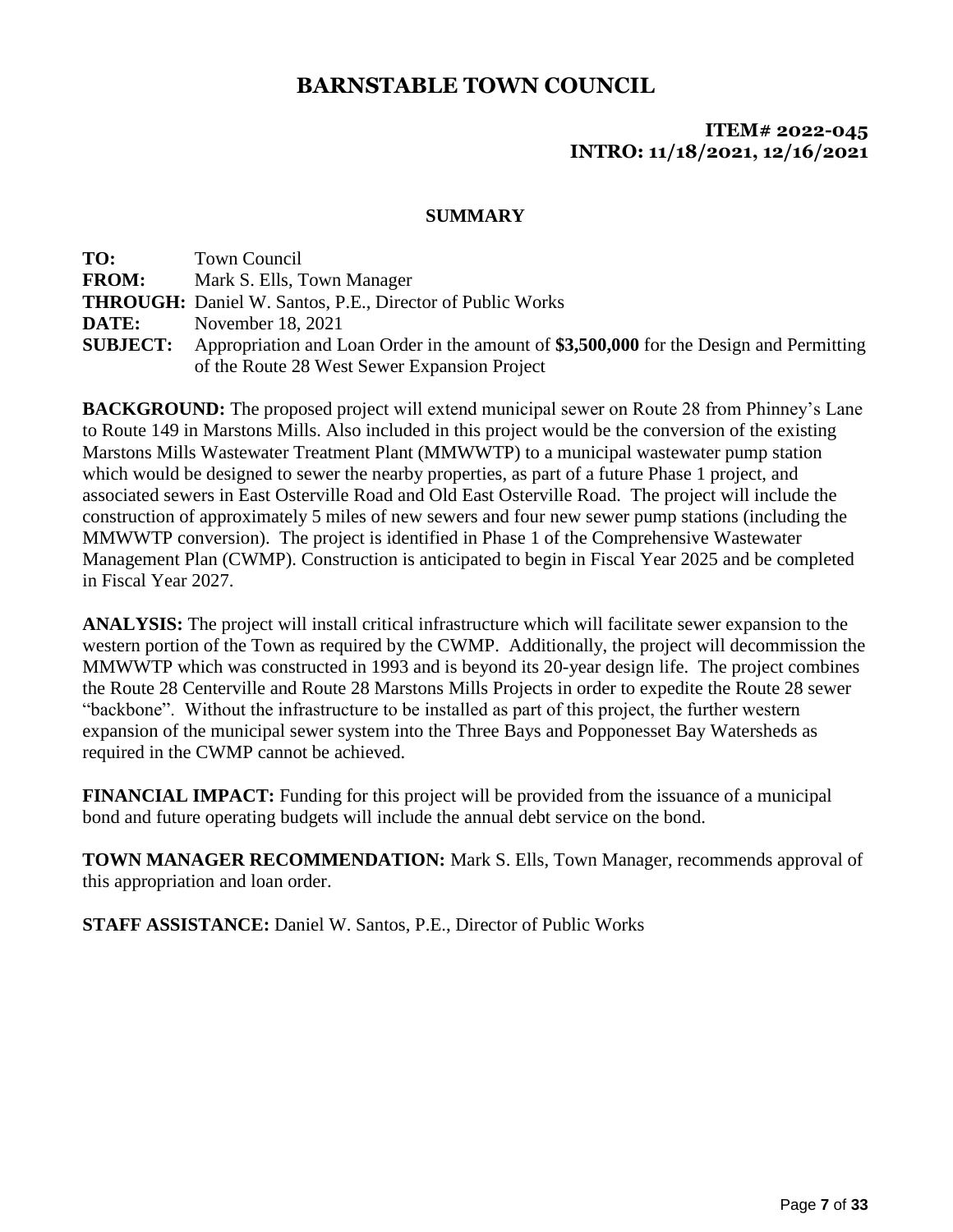# **A. OLD BUSINESS (Public Hearing) (Roll Call Majority Full Council)**

## **BARNSTABLE TOWN COUNCIL**

**ITEM# 2022-050 INTRO: 11/18/2021, 12/06/2021**

### **2022-050 SUPPLEMENTAL APPROPRIATION ORDER IN THE AMOUNT OF \$8,490 FOR THE HEAVY DUTY TRUCK SCALE REPLACEMENT PROJECT AT THE SOLID WASTE DIVISION OF THE DEPARTMENT OF PUBLIC WORKS**

**ORDERED:** That the amount of **\$8,490** be appropriated and added to the \$100,000 appropriated under Town Council Order 2020-125 for a revised appropriation amount of \$108,490 for the purpose of funding the Heavy Duty Truck Scale Replacement Project at the Solid Waste Division; and that \$8,490 be transferred from the Solid Waste Enterprise Fund reserves to fund this appropriation.

**SPONSOR:** Mark S. Ells, Town Manager

DATE ACTION TAKEN

\_\_\_\_\_\_\_\_\_ \_\_\_\_\_\_\_\_\_\_\_\_\_\_\_\_

11/18/2021 Refer to Public Hearing 12/06/2021

\_\_\_\_ Read Item

- \_\_\_\_ Motion to Open Public Hearing
- \_\_\_\_ Rationale
- \_\_\_\_ Public Hearing
- \_\_\_\_ Close Public Hearing
- \_\_\_\_ Council Discussion
- \_\_\_\_ Vote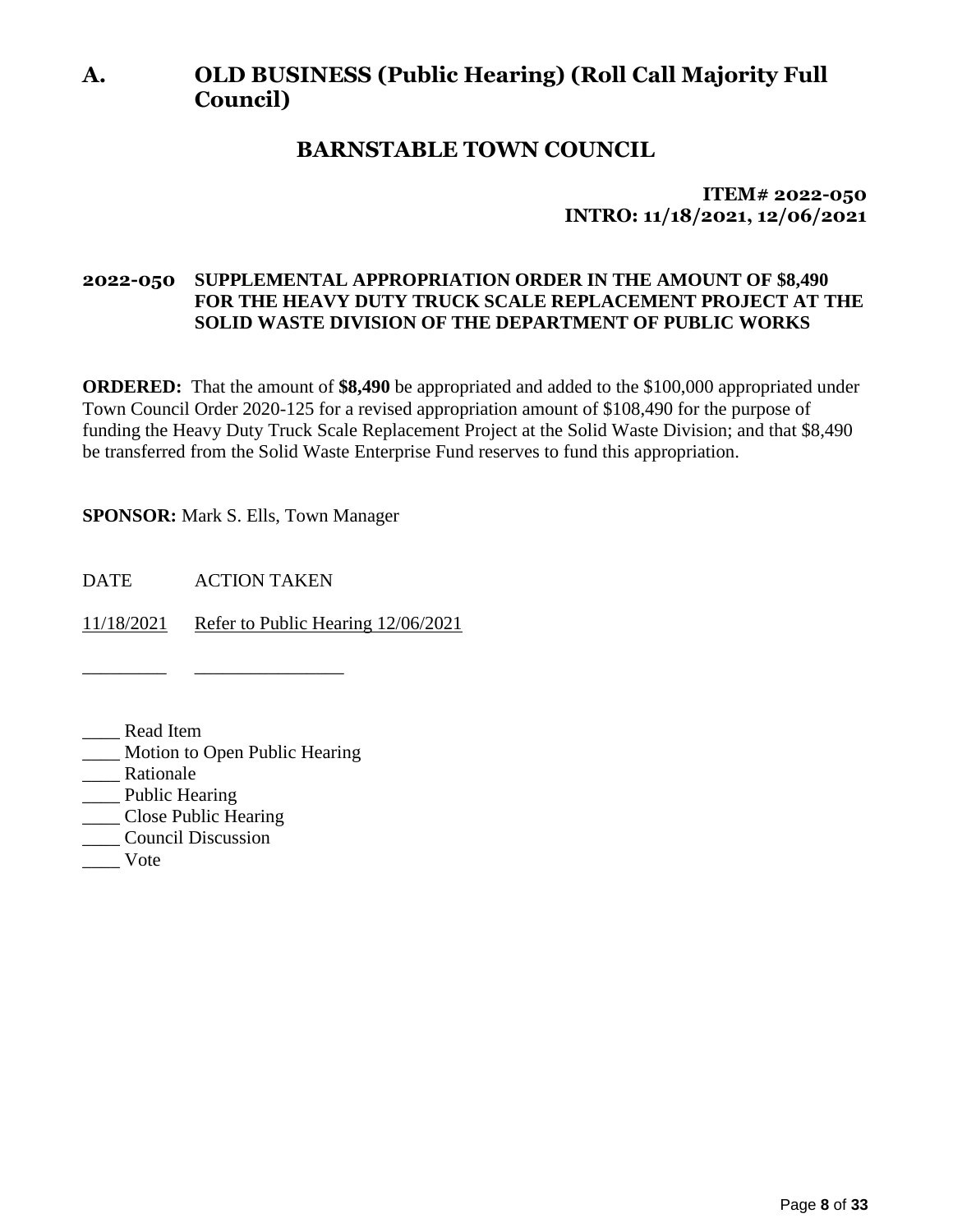### **ITEM# 2022-050 INTRO: 11/18/2021, 12/06/2021**

### **SUMMARY**

| TO:             | <b>Town Council</b>                                                                |
|-----------------|------------------------------------------------------------------------------------|
| <b>FROM:</b>    | Mark S. Ells, Town Manager                                                         |
|                 | <b>THROUGH:</b> Daniel W. Santos, P.E., Director of Public Works                   |
| DATE:           | November 18, 2021                                                                  |
| <b>SUBJECT:</b> | Supplemental Appropriation Order in the amount of \$8,490 for the Heavy Duty Truck |
|                 | Scale Replacement Project at the Solid Waste Division of the Department of Public  |
|                 | Works                                                                              |

**BACKGROUND:** The Solid Waste Division operates the Transfer Station & Recycling Center. The Transfer Station operates a Construction & Demolition Disposal (C&D) program at the facility. Residents and small businesses are weighed in and out on a truck scale and the fee is determined by the weight of the material disposed of. The scale has exceeded its useful life and is showing significant wear. The Town Council approved a Capital Improvement Project for replacement of the scale in the amount of \$100,000.

**ANALYSIS:** The Solid Waste Division issued an Invitation For Bid (IFB) through the Procurement Office for replacement of the heavy duty truck scale. The Town received three bids for the project. Due to the increases to material, most notably steel, the low bid was submitted for \$108,490.00. The vendor submitting the low bid is a responsible bidder for the project with a history in this type of replacement project. Funding of this request will allow the C&D operation to continue with accurate weights and fees.

**FISCAL IMPACT:** There are adequate cash reserves to cover this funds transfer. Current certified cash reserves are \$1,481,144.

**TOWN MANAGER RECOMMENDATION:** Mark S. Ells, Town Manager, requests favorable action by the Town Council.

**STAFF ASSISTANCE:** Daniel W. Santos, P.E., Director of Public Works**;** P. J. Kelliher, Supervisor, Solid Waste Division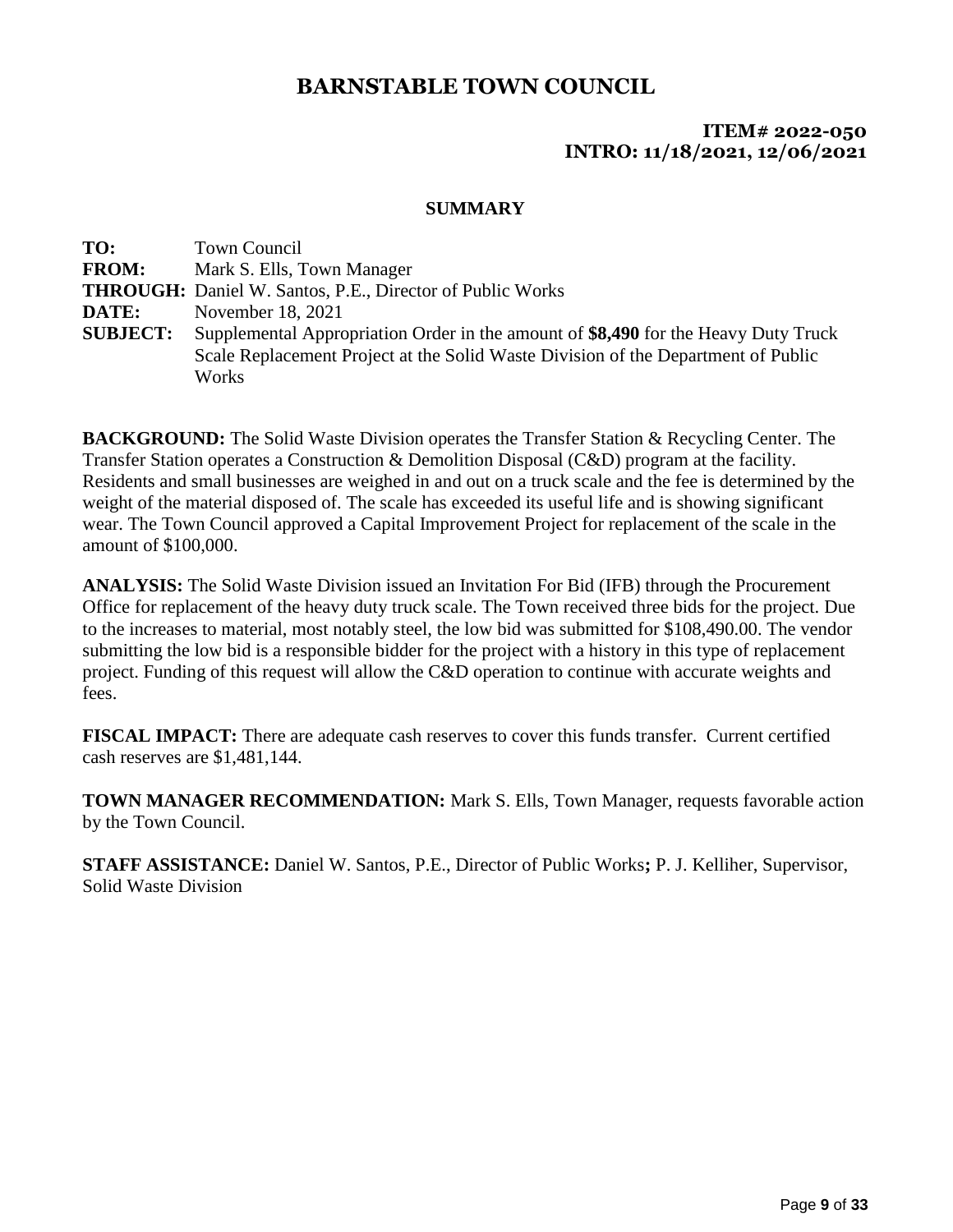# **A. OLD BUSINESS (Public Hearing) (Roll Call 2/3 Full Council)**

## **BARNSTABLE TOWN COUNCIL**

### **ITEM# 2022-052 INTRO: 12/02/2021, 12/16/2021**

### **2022-052 SUPPLEMENTAL APPROPRIATION AND LOAN ORDER IN THE AMOUNT OF \$1,075,000 FOR THE PURPOSE OF FUNDING THE CONSTRUCTION OF SEWER INFRASTRUCTURE TO BE INSTALLED AS PART OF MASSDOT'S ROUTE 28 AND YARMOUTH ROAD INTERSECTION IMPROVEMENT PROJECT**

**ORDERED:** That the sum of \$700,000 appropriated under Town Council order 2020-002 be increased by **\$1,075,000** for a total revised appropriation amount of \$1,775,000 for the purpose of funding the construction of sewer infrastructure to be installed as part of the Massachusetts Department of Transportation (MassDOT) Route 28 and Yarmouth Road Intersection Improvement Project, including the payment of costs incidental or related thereto; and that to meet this appropriation, that the Town Treasurer, with the approval of the Town Manager, is authorized to borrow \$1,775,000 under and pursuant to M.G.L. c. 44, §§7 or 8, or pursuant to any other enabling authority, and to issue bonds or notes of the Town therefor; and that in accordance with M.G.L. c. 44, §20, any premium received by the Town upon the sale of any bonds or notes authorized by this order, less any such premium applied to the payment of the costs of issuance of such bonds and notes, may be applied to pay such project costs, thereby reducing the amount authorized to be borrowed by this order by a like amount; and that the Town Manager is authorized to contract for and expend the appropriation made available for these purposes.

**SPONSOR:** Mark S. Ells, Town Manager

DATE ACTION TAKEN

12/02/2021 Refer to Public Hearing 12/16/2021

\_\_\_\_\_\_\_\_\_ \_\_\_\_\_\_\_\_\_\_\_\_\_\_\_\_\_\_\_\_\_\_\_\_\_\_\_\_\_\_

- \_\_\_\_ Read Item
- \_\_\_\_ Motion to Open Public Hearing
- \_\_\_\_ Rationale
- \_\_\_\_ Public Hearing
- \_\_\_\_ Close Public Hearing
- \_\_\_\_ Council Discussion
- \_\_\_\_ Vote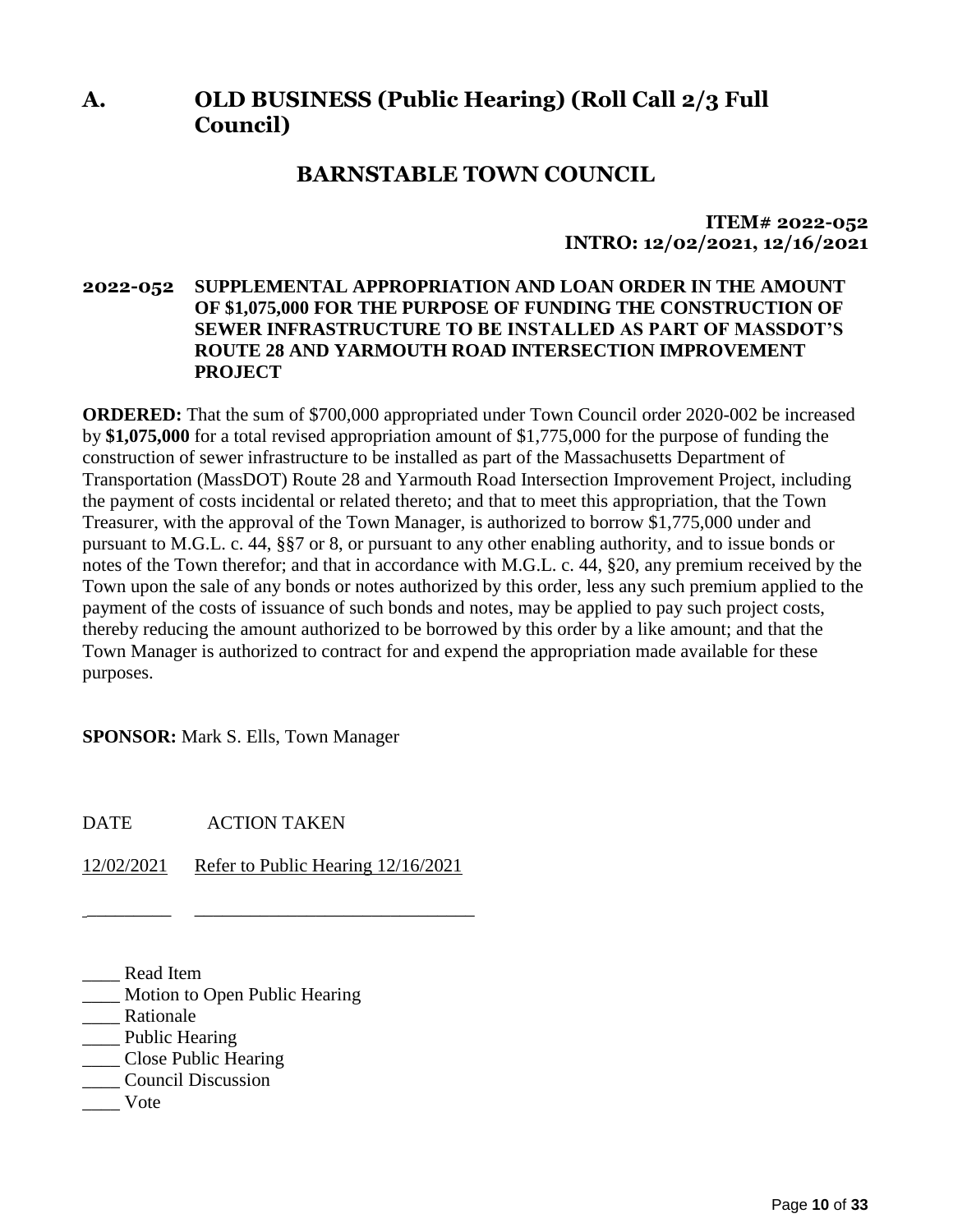## **ITEM# 2022-052 INTRO: 12/02/2021, 12/16/2021**

### **SUMMARY**

| <b>Town Council</b>                                                                    |
|----------------------------------------------------------------------------------------|
| Mark S. Ells, Town Manager                                                             |
| <b>THROUGH:</b> Daniel W. Santos, P.E., Director of Public Works                       |
| December 02, 2021                                                                      |
| Supplemental Appropriation and Loan Order in the amount of \$1,075,000 for the         |
| Construction of Sewer Infrastructure to be installed as Part of MassDOT's Route 28 and |
| <b>Yarmouth Road Intersection Improvement Project</b>                                  |
|                                                                                        |

**BACKGROUND:** This Massachusetts Department of Transportation (MassDOT) is scheduled to commence construction this winter on a project to modify the intersection of Route 28 and Yarmouth Road in Hyannis. During the design phase, the Town requested that (MassDOT) include in the project the installation of sewer infrastructure to facility the future expansion of sewer to the Yarmouth Road area north of the project as well as Route 28 east of the intersection. These areas are identified in the Town's Comprehensive Wastewater Management Plan (CWMP) as requiring sewer expansion to support economic development, protect adjacent water supply wells, and reduce nutrient loading to Lewis Bay. In 2019, the Town Council appropriated \$700,000 for this infrastructure based upon an estimate provided by (MassDOT) (2020-002). MassDOT opened bids this fall and the bid price of \$1,601,440 for the sewer construction exceeded the Town's available budget by over \$900,000. This request is for additional funding to fund this overage as well as the cost of police details associated with the sewer construction and project contingency.

**ANALYSIS:** MassDOT is scheduled to begin construction this winter on the project. Upon completion of the work (anticipated for 2025/2026) MassDOT will impose a 5-year construction moratorium, prohibiting construction in the roadways associated with this project. Failure to partner with MassDOT on the installation of this sewer infrastructure as part of this project will result in the sewer being delayed by about a decade, likely until Phase 2 of the CWMP. These delays would be projected to result in future higher costs of construction. In addition, given the traffic impacts of construction at this intersection, it is advisable to complete any identified work during one construction project, rather than as part of multiple, disruptive construction efforts.

**FINANCIAL IMPACT:** Funding for this project will be provided from the issuance of a loan through the State's Revolving Loan Trust. The subsequent loan payments will be included in the future operating budgets of the Sewer Enterprise Fund with a transfer from the Sewer Construction and Private Ways Fund to cover the loan payments. Existing appropriations for this project total \$700,000 (2020-002). With this appropriation, the total available project funding will be \$1,775,000. The project is listed on the 2021 Clean Water State Revolving Fund Intended Use Plan and a 25% subsidy from the Cape Cod and Islands Water Protection Fund has been awarded.

**TOWN MANAGER RECOMMENDATION:** Mark S. Ells, Town Manager, recommends approval of this Appropriation Order.

**STAFF ASSISTANCE:** Daniel W. Santos, P.E., Director of Public Works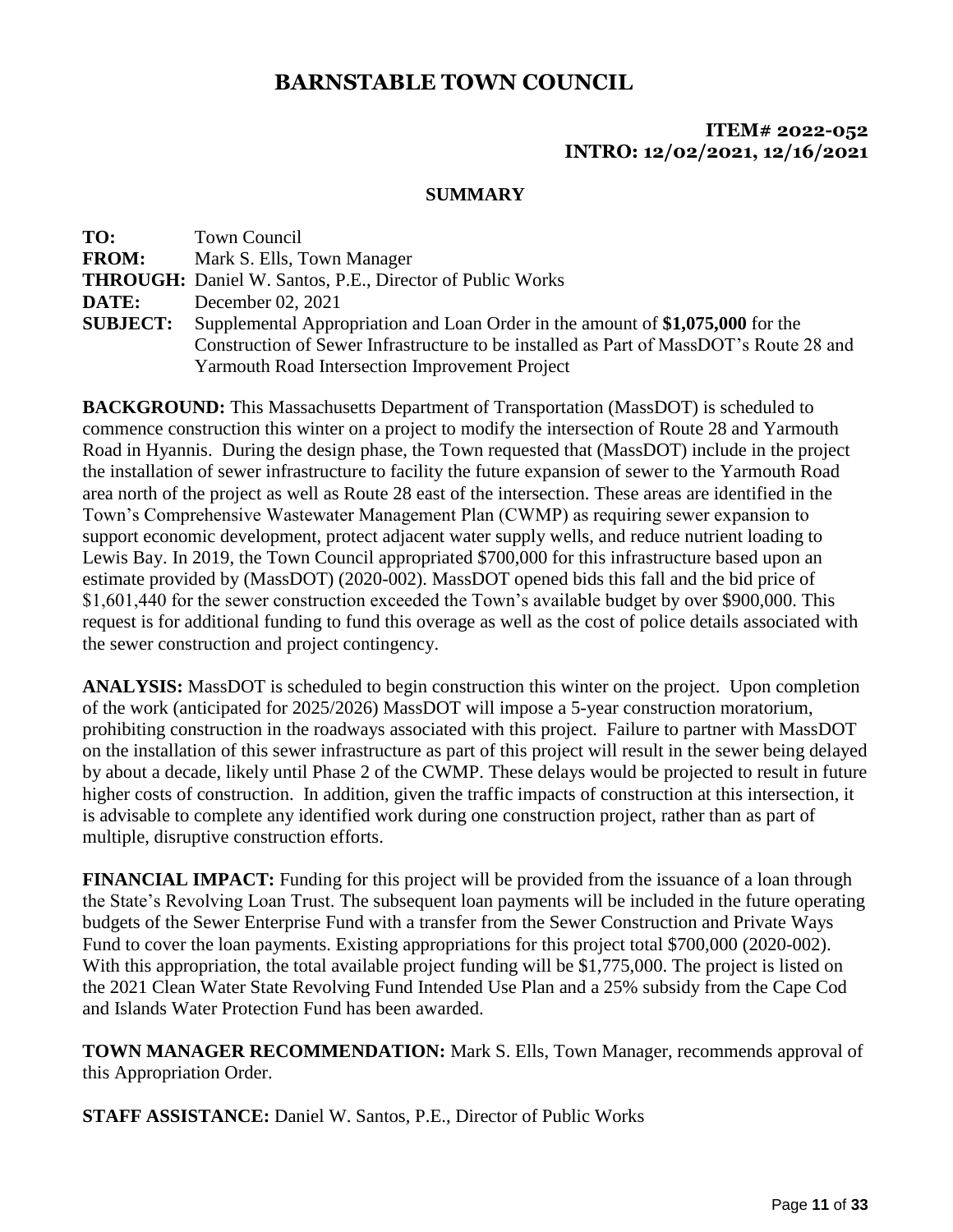# **A. OLD BUSINESS (Public Hearing) (Roll Call Majority Full Council)**

## **BARNSTABLE TOWN COUNCIL**

**ITEM# 2022-053 INTRO: 12/02/2021, 12/16/2021**

### **2022-053 SUPPLEMENTAL APPROPRIATION ORDER IN THE AMOUNT OF \$48,000 FOR THE PURPOSE OF PAYING OPERATING EXPENSES OF THE LEGAL DEPARTMENT FOR THE SERVICES OF THE LAW FIRM OF ANDERSON & KREIGER WHICH IS SERVING AS OUTSIDE COUNSEL TO THE TOWN WITH RESPECT TO TWO LAWSUITS FILED AGAINST THE TOWN BY THE CONSERVATION LAW FOUNDATION**

**ORDERED:** That the amount of **\$48,000** be appropriated for the purpose of paying operating expenses of the Legal Department for the services of the law firm of Anderson & Kreiger, which is serving as outside counsel to the Town with respect to two lawsuits filed against the Town by the Conservation Law Foundation; and that to fund the appropriation, that \$48,000 be transferred from the General Fund surplus.

**SPONSOR:** Mark S. Ells, Town Manager

DATE ACTION TAKEN

12/02/2021 Refer to Public Hearing 12/16/2021

\_\_\_\_\_\_\_\_\_ \_\_\_\_\_\_\_\_\_\_\_\_\_\_\_\_\_\_\_\_\_\_\_\_\_\_\_\_\_\_

- \_\_\_\_ Read Item
- \_\_\_\_ Motion to Open Public Hearing
- Rationale
- \_\_\_\_ Public Hearing
- \_\_\_\_ Close Public Hearing
- \_\_\_\_ Council Discussion
- \_\_\_\_ Vote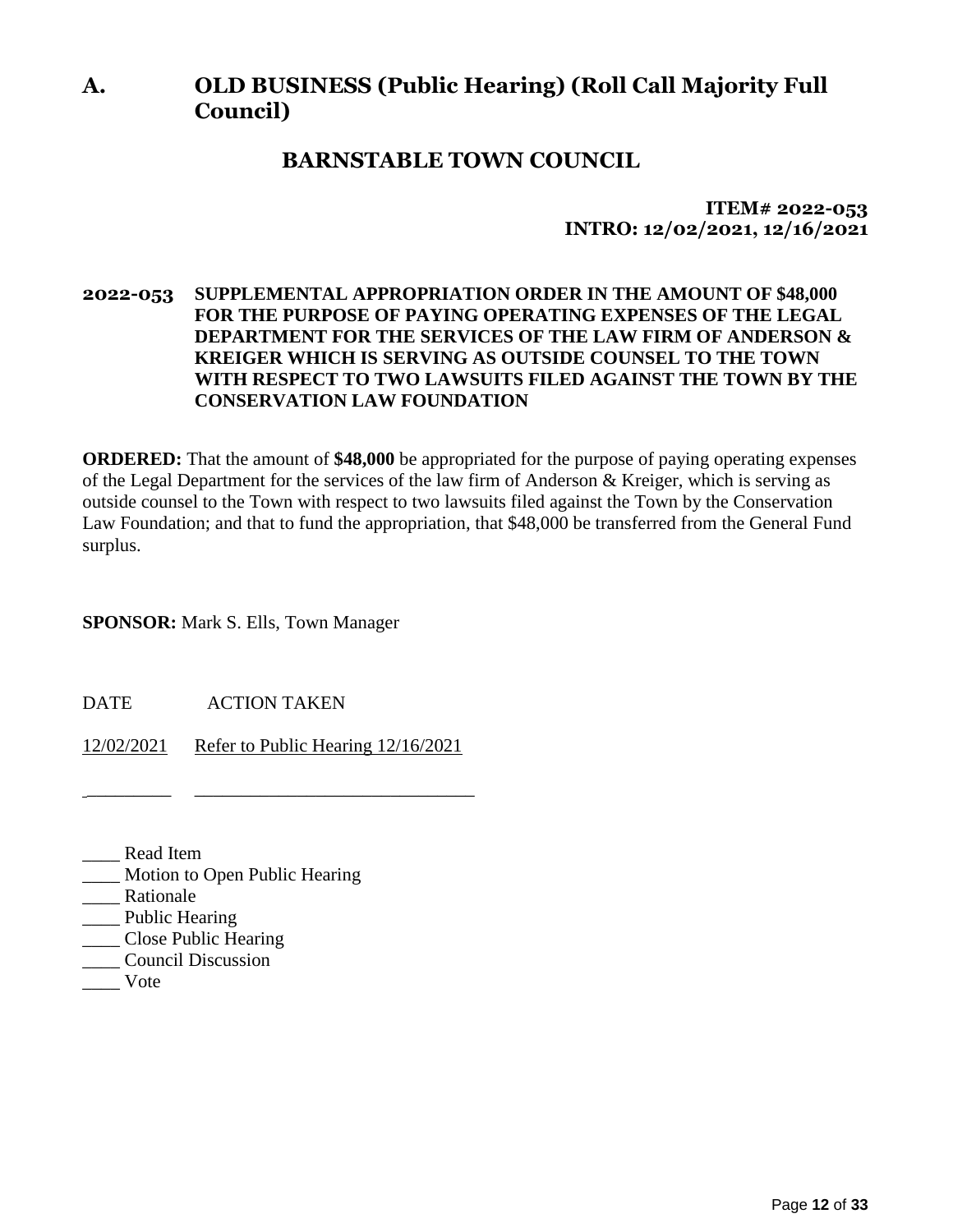## **ITEM# 2022-053 INTRO: 12/02/2021, 12/16/2021**

| TO:             | Town Council                                                                                                                                                                                                                                                                                                                           |
|-----------------|----------------------------------------------------------------------------------------------------------------------------------------------------------------------------------------------------------------------------------------------------------------------------------------------------------------------------------------|
| <b>FROM:</b>    | Mark S. Ells, Town Manager                                                                                                                                                                                                                                                                                                             |
|                 | <b>THROUGH:</b> Karen L. Nober, Town Attorney                                                                                                                                                                                                                                                                                          |
| DATE:           | December 02, 2021                                                                                                                                                                                                                                                                                                                      |
| <b>SUBJECT:</b> | Supplemental Appropriation Order in the amount of \$48,000 for the purpose of paying<br>operating expenses of the Legal Department for the services of the law firm of Anderson<br>& Kreiger which is serving as outside counsel to the Town with respect to two lawsuits<br>filed against the Town by the Conservation Law Foundation |

**BACKGROUND:** In February 2021, the Conservation Law Foundation ("CLF") filed a lawsuit against the Town of Barnstable alleging violation of the federal Clean Water Act for operating the Town's wastewater treatment facility without obtaining a National Pollutant Discharge Elimination System permit for discharges from the facility to groundwater. In June 2021, CLF filed a second lawsuit against the Town alleging violations of the Massachusetts Title 5 regulations of septic systems. CLF has served the Town with both lawsuits. The law firm of Anderson & Kreiger has been representing the Town in both of these matters and has been engaged in ongoing discussions with CLF to determine whether the parties can reach a settlement in both lawsuits, ideally before litigation proceeds too far. The Town has filed a Motion to Dismiss the Clean Water Act lawsuit, and CLF has filed its response to that motion. The requested supplemental appropriation is intended to cover the costs of continued settlement negotiations with CLF. If the Town is required to litigate and defend these matters, then additional funding will be required and another appropriation request will be made as necessary.

**FISCAL IMPACT:** The relief and penalties sought by CLF in these two complaints would have a substantial financial impact on the Town, and it is therefore critically important that the Town continue to have the benefit of representation by counsel with significant experience and expertise in these types of matters.

**TOWN MANAGER RECOMMENDATION:** Mark S. Ells, Town Manager, recommends approval of this Supplemental Appropriation Order.

**STAFF SUPPORT:** Karen L. Nober, Town Attorney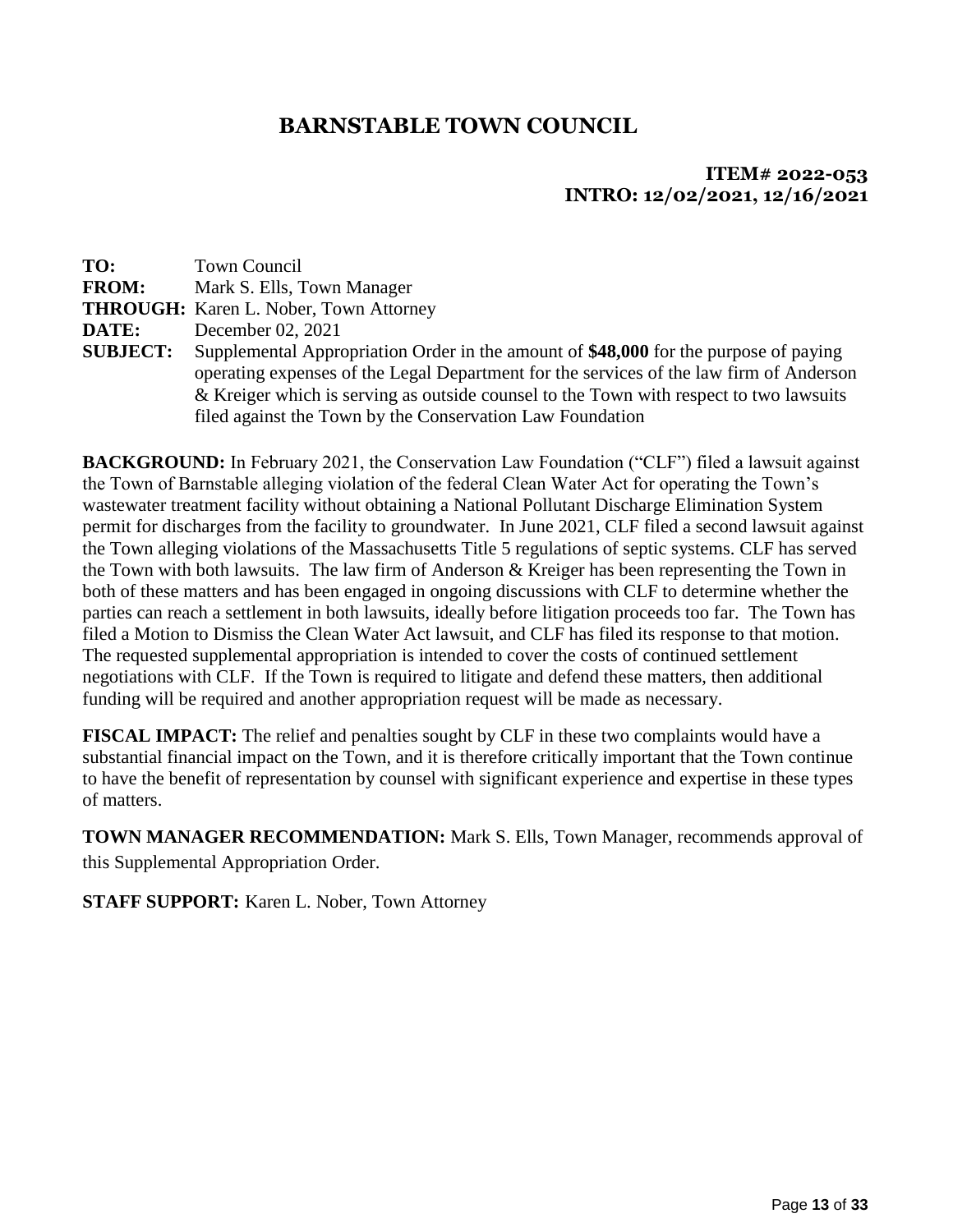# **A. OLD BUSINESS (Public Hearing) (Roll Call Majority Full Council)**

# **BARNSTABLE TOWN COUNCIL**

## **ITEM# 2022-056 INTRO: 12/02/2021, 12/16/2021**

### **2022-056 SUPPLEMENTAL APPROPRIATION ORDER IN THE AMOUNT OF \$350,000 FOR THE PURPOSE OF FUNDING THE FISCAL YEAR 2022 DEPARTMENT OF PUBLIC WORK'S FISCAL YEAR 2022 OPERATING CAPITAL BUDGET**

**ORDERED:** That the amount of **\$350,000** be appropriated for the purpose of funding the Fiscal Year 2022 Department of Public Work's Fiscal Year 2022 Operating Capital Budget and that to fund the appropriation, that \$350,000 be transferred from the General Fund surplus.

**SPONSOR:** Mark S. Ells, Town Manager

DATE ACTION TAKEN

12/02/2021 Refer to Public Hearing 12/16/2021

\_\_\_\_\_\_\_\_\_ \_\_\_\_\_\_\_\_\_\_\_\_\_\_\_\_\_\_\_\_\_\_\_\_\_\_\_\_\_\_

- \_\_\_\_ Read Item
- \_\_\_\_ Motion to Open Public Hearing
- \_\_\_\_ Rationale
- \_\_\_\_ Public Hearing
- \_\_\_\_ Close Public Hearing
- \_\_\_\_ Council Discussion
- \_\_\_\_ Vote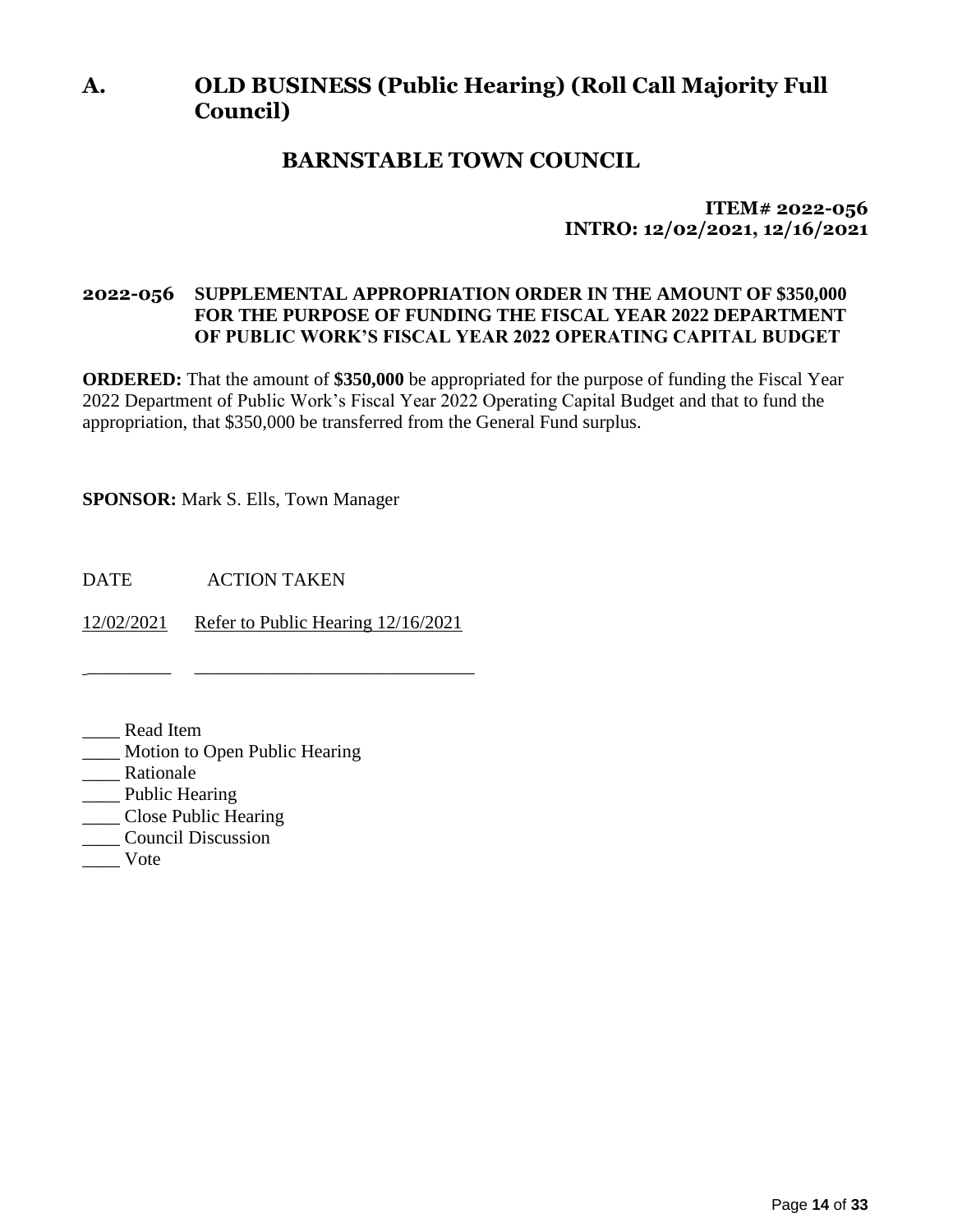### **ITEM# 2022-056 INTRO: 12/02/2021, 12/16/2021**

### **SUMMARY**

**TO:** Town Council **FROM:** Mark S. Ells, Town Manager **THROUGH:** Mark A. Milne, C.P.A., Director of Finance **DATE:** December 02, 2021 **SUBJECT:** Supplemental Appropriation Order in the amount of **\$350,000** for the purpose of funding the Fiscal Year 2022 Department of Public Work's Fiscal Year 2022 operating capital budget

**BACKGROUND:** Town Council order 2022-046 authorized the transfer of \$350,000 from the Fiscal Year 2022 Public Work's Department Operating Capital budget for the purpose of paying for the assistance of outside contractors for storm cleanup costs associated with the October 27, 2021 Nor'easter. This action allowed for the department to immediately contract for the services as the winter snow season is approaching and it is imperative that trees and limbs be removed as soon as practicable so as not to impact snow clearing operations. This order seeks to restore the funds so that the department can continue with their planned vehicle and equipment replacements.

**FISCAL IMPACT:** Funding for this order is provide from the General Fund surplus which was last certified at \$24,427,135 as of July 1, 2021.

**TOWN MANAGER RECOMMENDATION:** Mark S. Ells, Town Manager, recommends approval of this Appropriation Order.

**STAFF SUPPORT:** Mark A. Milne, C.P.A., Director of Finance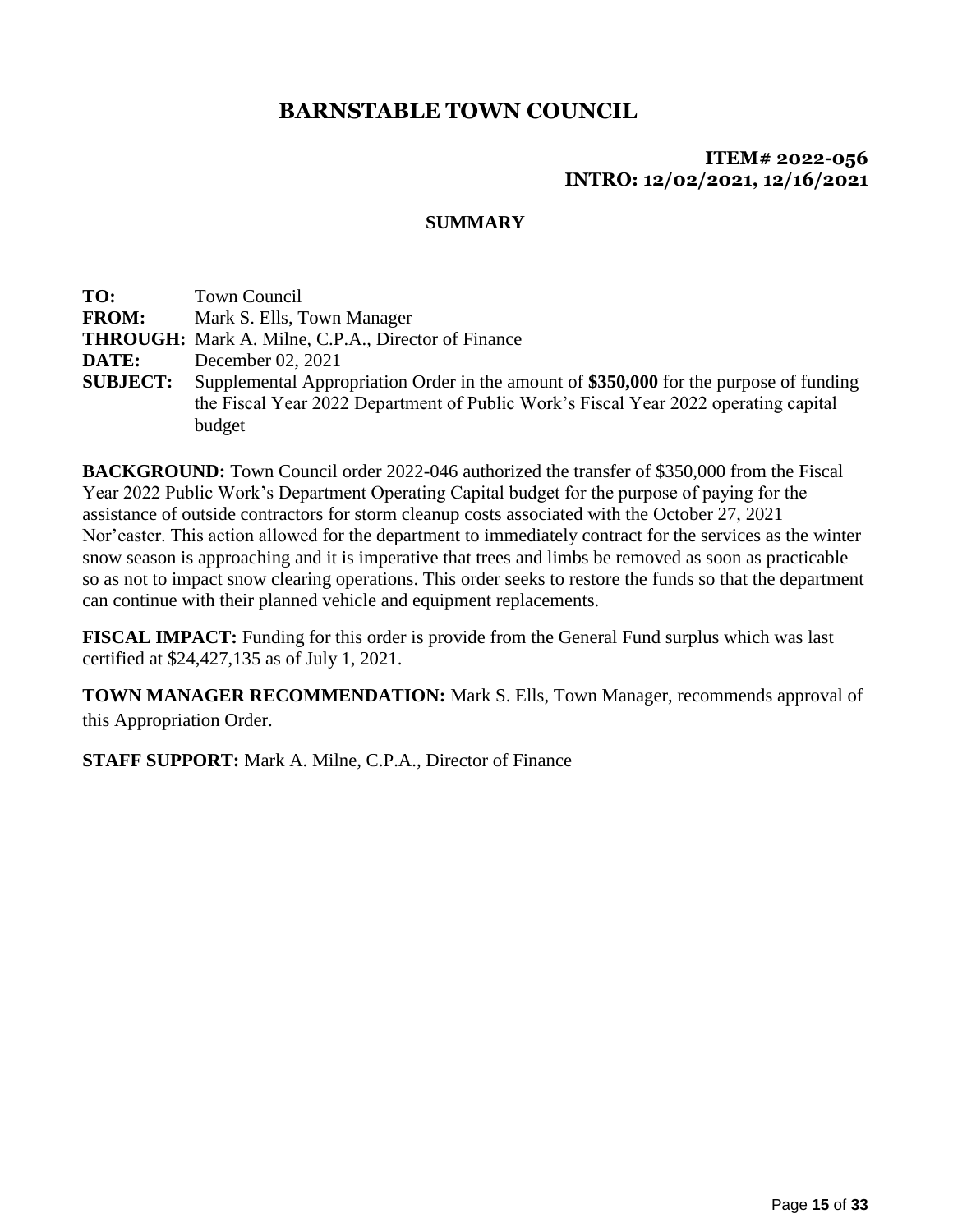# **B. NEW BUSINESS (First Reading) (Refer to a Second Reading 01/06/2022)**

## **BARNSTABLE TOWN COUNCIL**

**ITEM# 2022-059 INTRO: 12/16/2021**

## **2022-059 ORDER TO APPROVE TERM OF CONTRACT FOR BARNSTABLE PUBLIC SCHOOLS FOOD SERVICE MANAGEMENT CONTRACT**

**ORDERED:** That the Town Council, under the provisions of M.G.L. c. 30B, § 12 (b), does hereby authorize the School Committee to enter into a one (1) year contract with up to four (4) one year extensions for the management of the Barnstable Public Schools Food Service program.

**SPONSOR:** Mark S. Ells, Town Manager

\_\_\_\_\_\_\_\_\_ \_\_\_\_\_\_\_\_\_\_\_\_\_\_\_\_\_\_\_\_\_\_

\_\_\_\_\_\_\_\_\_ \_\_\_\_\_\_\_\_\_\_\_\_\_\_\_\_\_\_\_\_\_\_

DATE ACTION TAKEN

\_\_\_ Read Item

\_\_\_ Rationale

\_\_\_ Council Discussion

\_\_\_ Vote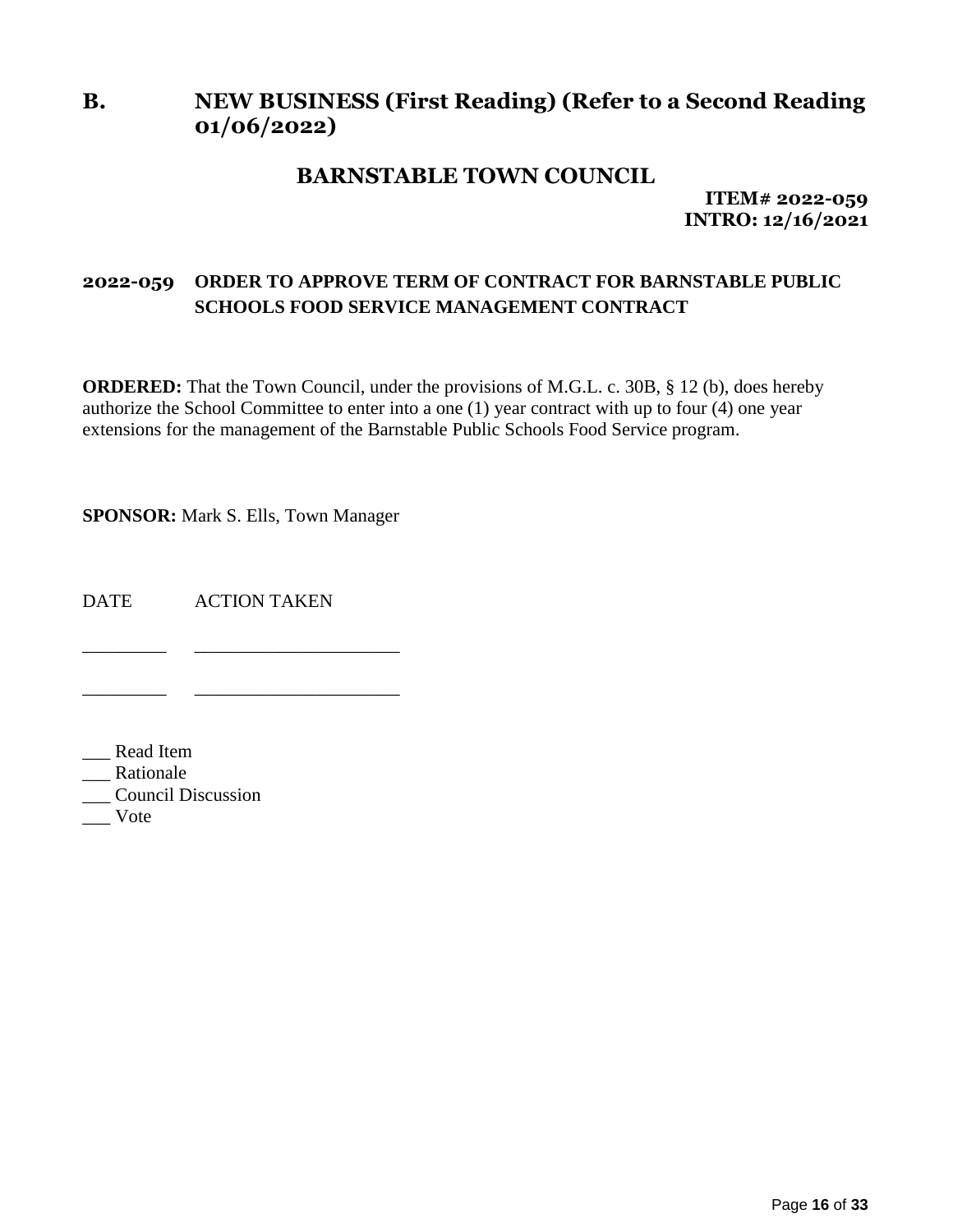**ITEM# 2022-059 INTRO: 12/16/2021**

#### **SUMMARY**

| TO:             | Town Council                                                                 |
|-----------------|------------------------------------------------------------------------------|
| <b>FROM:</b>    | Mark S. Ells, Town Manager                                                   |
|                 | <b>THROUGH:</b> Meg Mayo-Brown, Superintendent of Schools                    |
| DATE:           | December 16, 2021                                                            |
| <b>SUBJECT:</b> | Order to approve term of contract for Barnstable Public Schools Food Service |
|                 | <b>Management Contract</b>                                                   |

**BACKGROUND:** Barnstable Public Schools during the 2020-21 school year served 446,000 lunch and breakfast meals to the students of Barnstable. The food service program is fiscally managed within a revolving fund structure with revenue between \$1.8-\$2.1 million annually. The program has closed each fiscal year in a positive fiscal position over the last fifteen years, covering all operating and minor capital improvement costs. Program operations are provided by a food service management company (FSMC) currently Aramark Educational Services LLC, and overseen by the district employed Food and Nutrition Coordinator.

**ANALYSIS:** M.G.L. c. 30B, § 12 (b) requires unless authorized by majority vote, a procurement officer shall not award a contract for a term exceeding three years, including any renewal, extension, or option. The current three (3) year contract with Aramark Educational Services expires June  $30<sup>th</sup>$ , 2022. The district will be seeking requests for proposals (RFP) January 2022 from eligible management companies to provide daily breakfast and lunch services to students beginning July 01, 2022. The National School Nutrition Program administered by the United States Department of Agriculture allows school districts to contract with FSMC's for one (1) year with up to four (4) one year contract extensions (total five years). The three year cycle of requests for proposal -issue, evaluates and award is a laborious activity on district and municipal resources. It has been determined that a longer five year term would be more advantageous while providing program stability and possibly increase interest in the food service management contract bidding environment. At the November  $10<sup>th</sup>$ , 2021 School Committee Meeting, the Committee voted unanimously to support the request to seek a five-year FSMC contract term.

**FISCAL IMPACT:** No fiscal impact is expected with the addition of the two year term beyond contract increases as defined in the request for proposal. Historically FSMC management fees beyond the first year are tied to a Consumer Price Index (CPI) and regulated by the National School Nutrition Program.

**STAFF ASSISTANCE:** Gareth Markwell, Deputy Finance Director; David Badot, Barnstable Food and Nutrition Coordinator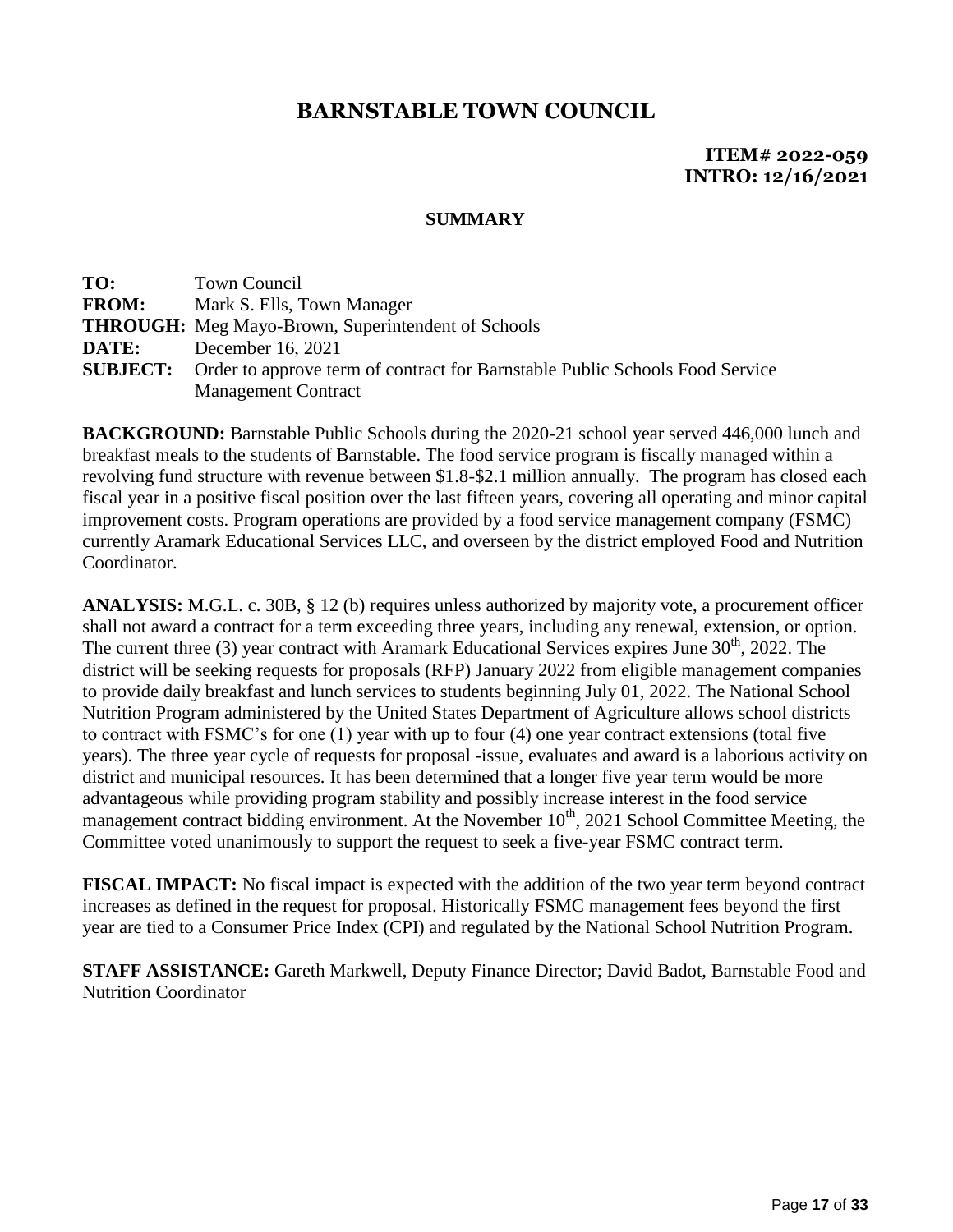# **B. NEW BUSINESS (May be acted upon) (Roll Call Majority)**

## **BARNSTABLE TOWN COUNCIL**

**ITEM# 2022-060 INTRO: 12/16/2021**

### **2022-060 AUTHORIZATION TO EXPEND A FEDERAL FISCAL YEAR 2021 EMERGENCY MANAGEMENT PERFORMANCE GRANT IN THE AMOUNT OF \$20,150 FROM THE MASSACHUSETTS EMERGENCY MANAGEMENT AGENCY**

**RESOLVED:** That the Town Council does hereby authorize the Town Manager to contract for a Federal Fiscal Year 2021 Emergency Management Performance Grant in the amount of **\$20,150** from the Massachusetts Emergency Management Agency for the purpose of funding costs associated with purchasing and set-up of a Town of Barnstable AM radio transmitter to be located at the Town transfer station, and further authorizes the Town Manager or his designee to expend such grant for the purpose stated herein.

**SPONSOR**: Mark S. Ells, Town Manager

\_\_\_\_\_\_\_\_\_ \_\_\_\_\_\_\_\_\_\_\_\_\_\_\_\_\_\_\_\_\_\_

\_\_\_\_\_\_\_\_\_ \_\_\_\_\_\_\_\_\_\_\_\_\_\_\_\_\_\_\_\_\_\_

DATE ACTION TAKEN

\_\_\_ Read Item

Rationale

\_\_\_ Council Discussion

\_\_\_ Vote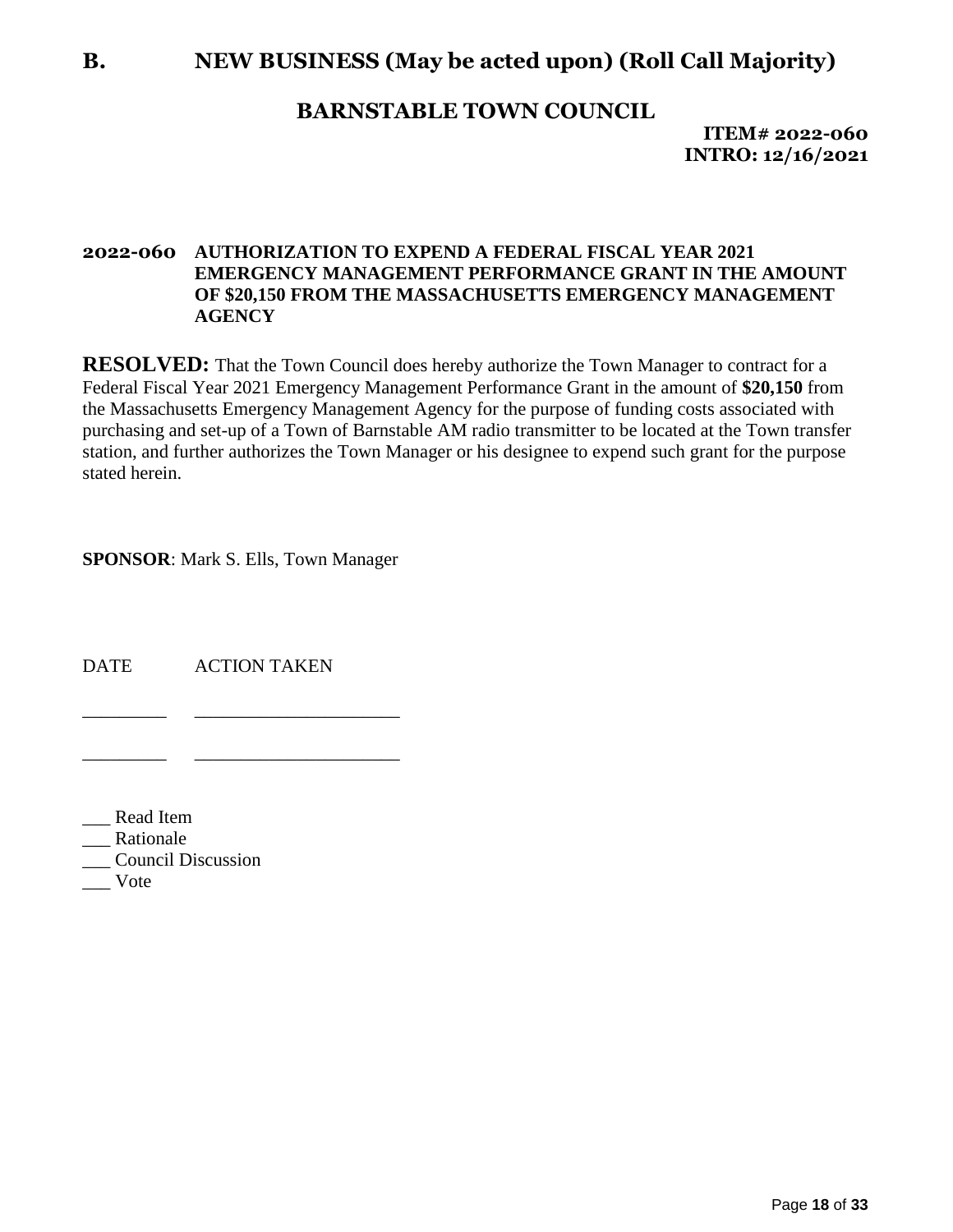## **ITEM# 2022-060 INTRO: 12/16/2021**

#### **SUMMARY**

**TO:** Town Council **FROM**: Mark S. Ells, Town Manager **THROUGH:** Matthew K. Sonnabend, Chief of Police **DATE:** December 16, 2021 **SUBJECT:** Authorization to expend a Federal Fiscal Year 2021 Emergency Management Performance Grant in the amount of **\$20,150** from the Massachusetts Emergency Management Agency

**BACKGROUND:** The Department has been awarded a grant in the amount of \$20,150 relative to our role as the Emergency Operation Center.

This grant will fund the purchasing and setup of a Town of Barnstable AM radio transmitter to be located at the Town Solid Waste site. This AM radio transmitter will transmit information during any kind of emergency. The transmitter is independent of any other infrastructure which might be affected by the emergency. This would enable residents to tune-in via AM reception to hear the status of vital emergency communications in the event that their phone system, cellular network or internet is interrupted. The AM Radio Transmitter would be placed at the Town of Barnstable Transfer Station in a secured location and protective housing.

**ANALYSIS:** Acceptance of this grant will enable the department to modify a large communication room into a technologically advanced emergency operation center.

**GRANT DETAIL:** \$20,150 will be directed to pay for TR-6000 TIS Transmitter and Electrical wiring and hookup components

**FISCAL IMPACT:** This grant requires a 100% match, which is met via the annual maintenance contract for the Reverse 911 public notification system purchased through PCMG, Inc., and exceeds the match requirement of \$20,150. All costs associated with this grant contract must be completed by June 30, 2022.

**TOWN MANAGER RECOMMENDATION:** Mark S. Ells, Town Manager, recommends acceptance of this grant.

**STAFF ASSISTANCE:** Matthew K. Sonnabend, Chief of Police; Anne Spillane, Finance and Support Services Director; Lena Bevilacqua, Police Grant Coordinator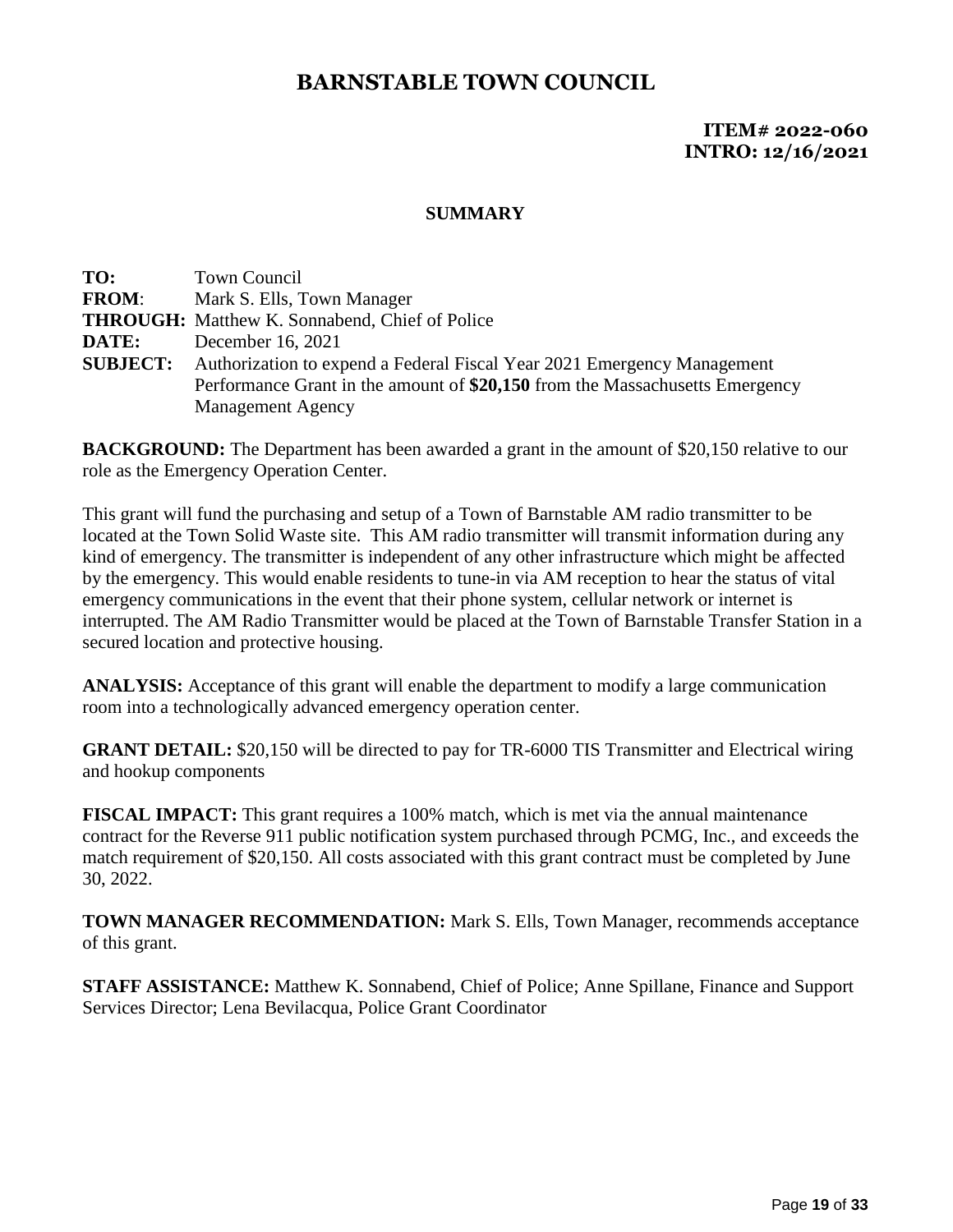# **B. NEW BUSINESS (May be acted upon) (Roll Call Majority)**

## **BARNSTABLE TOWN COUNCIL**

**ITEM# 2022-061 INTRO: 12/16/2021**

#### **2022-061 AUTHORIZATION TO EXPEND A 2021 MASSACHUSETTS DREDGING GRANT FROM THE COMMONWEALTH OF MASSACHUSETTS, EXECUTIVE OFFICE OF HOUSING AND ECONOMIC DEVELOPMENT IN THE AMOUNT OF \$55,000 FOR THE BARNSTABLE HARBOR OUTER ENTRANCE CHANNEL DREDGING PROJECT**

**RESOLVED:** That the Town Council does hereby authorize the Town Manager to contract for a 2021 Massachusetts Dredging Grant in the amount of **\$55,000** from the Commonwealth of Massachusetts, Executive Office of Housing and Economic Development for the purpose of executing Phase 3 of the Dead Neck/Sampson's Island Dredging Project, and further authorizes the Town Manager or his designee to expend the grant funds for the purpose stated herein.

**SPONSOR:** Mark S. Ells, Town Manager

DATE ACTION TAKEN

Read Item Rational Council Discussion Move/Vote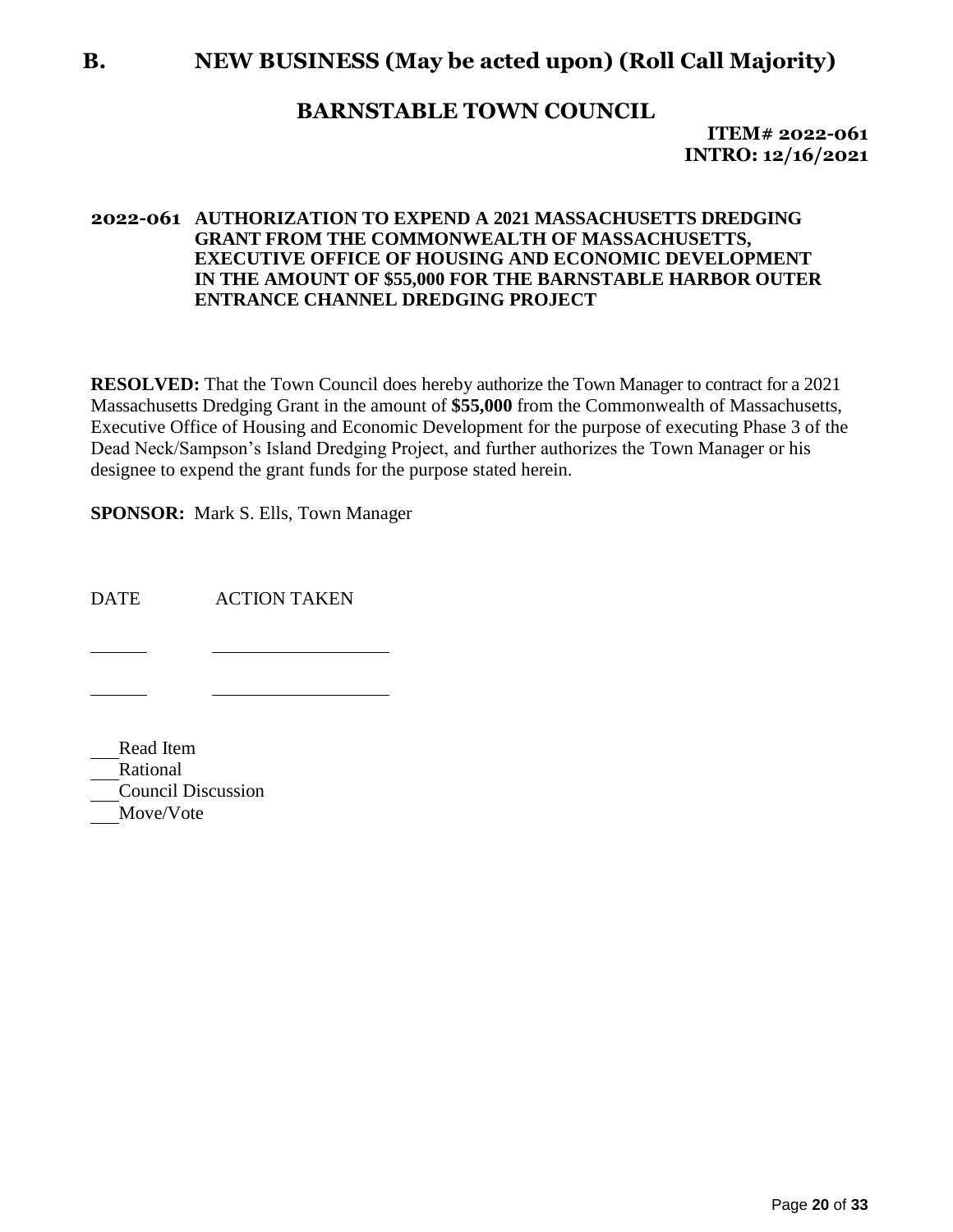**ITEM# 2022-061 INTRO: 12/16/2021**

#### **SUMMARY**

| TO:          | Town Council                                                                         |
|--------------|--------------------------------------------------------------------------------------|
| <b>FROM:</b> | Mark S. Ells, Town Manager                                                           |
|              | <b>THROUGH:</b> Daniel W. Santos, Director of Public Works                           |
| DATE:        | December 16, 2021                                                                    |
|              | <b>SUBJECT:</b> Authorization to expend a 2021 Massachusetts Dredging Grant from the |
|              | Commonwealth of Massachusetts, Executive Office of Housing and Economic              |
|              | Development in the amount of \$55,000 for the Barnstable Harbor Outer Entrance       |
|              | <b>Channel Dredging Project</b>                                                      |

**BACKGROUND:** The Town of Barnstable has been awarded a \$55,000.00 Massachusetts Dredging Grant from the Commonwealth of Massachusetts for the execution of the Barnstable Harbor Outer Entrance Channel Dredging Project. The Massachusetts Dredging Grant provides construction-phase funding to coastal communities for saltwater dredging projects. Grants are competitively awarded, with a focus on shovel-ready projects that contribute to the economic significance, public safety, recreational value, and/or coastal resiliency of the Commonwealth's coastal harbors. Dredging is scheduled to be completed in December and January of this year.

**ANALYSIS:** The Barnstable Harbor Outer Entrance Channel requires regular maintenance dredging to maintain the navigation channel. Sediments have accumulated in the channel to the point where dredging is now necessary. The channel will be dredged by a mechanical dredge and the dredged sediments will be transported by barge to a contractor identified offloading site. These sediments will then be trucked to Sandy Neck Beach for use in the spring to nourish the dune adjacent to the Sandy Neck Beach Parking Lot which has experienced erosion damage in recent storm events. Bids were opened for the project on December 1, 2021 and the Town is in the process of contracting with the low bidder to complete the project.

**FISCAL IMPACT:** The as bid price of the project is \$456,036, which will be funded by an existing appropriation (2020-108). The \$55,000 grant will offset a portion of this cost.

**TOWN MANAGER RECOMMENDATION:** Mark S. Ells, Town Manager, recommends acceptance of this grant.

**STAFF ASSISTANCE:** Daniel W. Santos, Director, Department of Public Works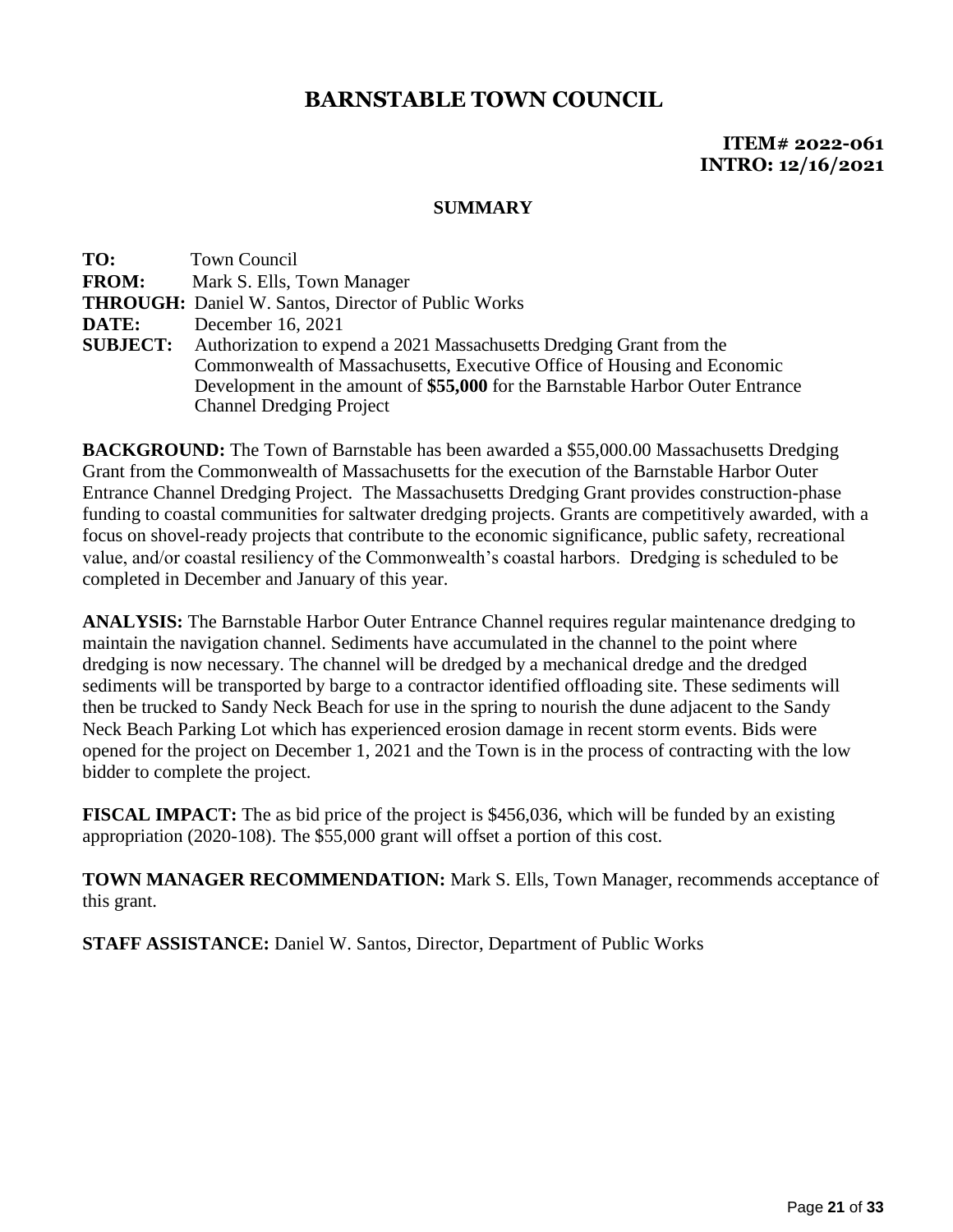# **B. NEW BUSINESS (May be acted upon) (Roll Call Majority)**

## **BARNSTABLE TOWN COUNCIL**

**ITEM# 2022-062 INTRO: 12/16/2021**

#### **2022-062 AUTHORIZATION TO EXPEND A FISCAL YEAR 2022 TECHNICAL ASSISTANCE GRANT FROM THE COMMONWEALTH OF MASSACHUSETTS, DEPARTMENT OF ENVIRONMENTAL PROTECTION BUREAU OF WASTE SITE CLEANUP IN THE AMOUNT OF \$15,000 FOR HIRING TECHNICAL SERVICES FOR TECHNICAL REVIEW AND PUBLIC ENGAGEMENT OF DISPOSAL SITE CLEANUP RESPONSE ACTIONS ASSOCIATED WITH THE BARNSTABLE FIRE TRAINING ACADEMY DISPOSAL SITE**

**RESOLVED:** That the Town Council does hereby authorize the Town Manager to contract for a Fiscal Year 2022 Technical Assistance Grant from the Commonwealth of Massachusetts, Department of Environmental Protection Bureau of Waste Site Cleanup in the amount of **\$15,000** for hiring technical services for technical review and public engagement of disposal site cleanup response actions associated with the Barnstable Fire Training Academy disposal site, and further authorizes the Town Manager or his designee to expend the grant funds for the purpose stated herein.

**SPONSOR:** Mark S. Ells, Town Manager

DATE ACTION TAKEN

Read Item Rational Council Discussion Move/Vote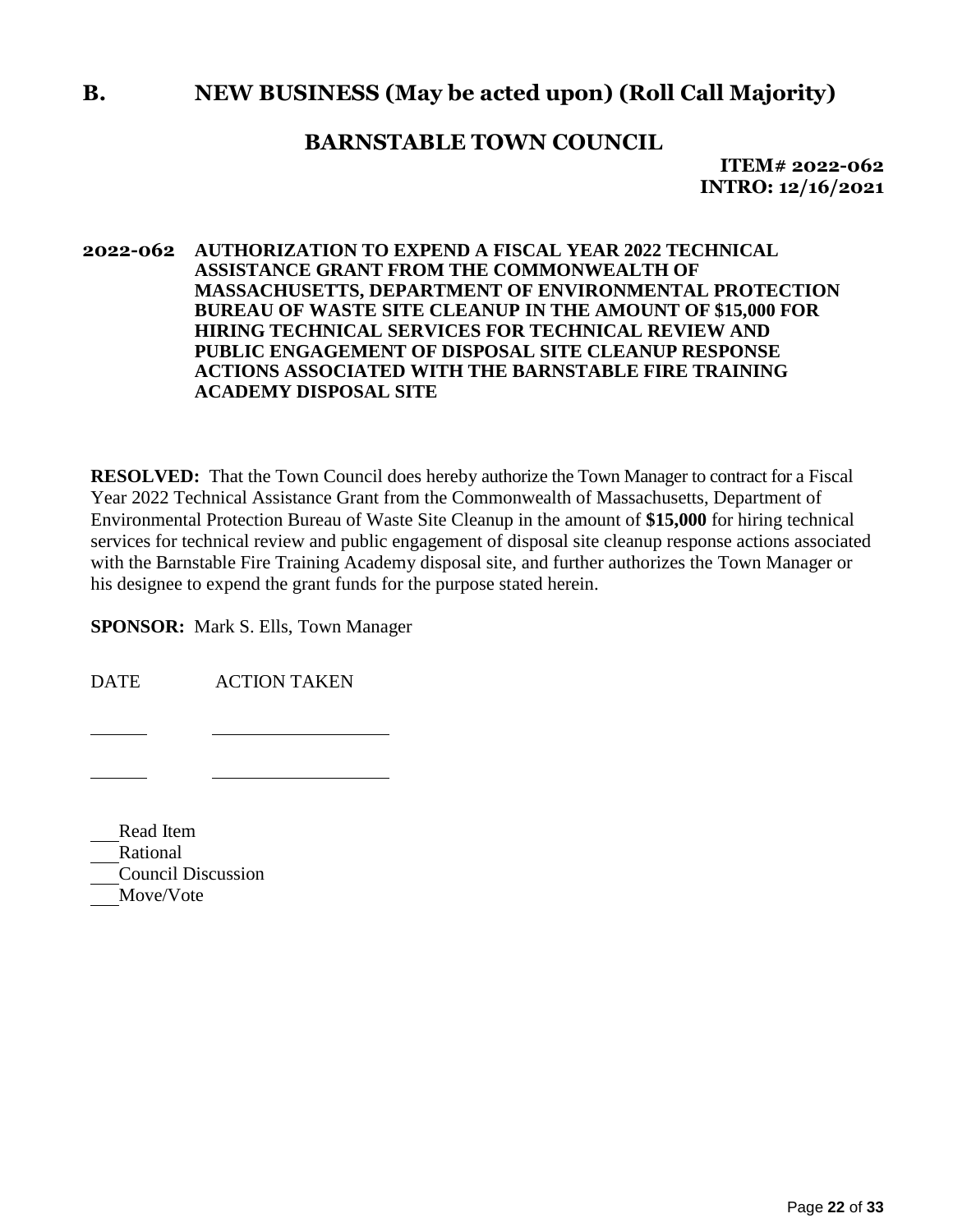### **ITEM# 2022-062 INTRO: 12/16/2021**

#### **SUMMARY**

**TO:** Town Council **FROM:** Mark S. Ells, Town Manager **THROUGH:** Daniel W. Santos, P.E., Director, Department of Public Works **DATE:** December 16, 2021 **SUBJECT:** Authorization to expend a Fiscal Year 2022 Technical Assistance Grant from the Commonwealth of Massachusetts, Department of Environmental Protection Bureau of Waste Site Cleanup in the amount of **\$15,000** for hiring technical services for technical review and public engagement of disposal site cleanup response actions associated with the Barnstable Fire Training Academy disposal site.

**BACKGROUND:** The Town of Barnstable Department of Public Works has received a grant award in the amount of \$15,000 for the purpose of hiring services to assist with interpretation and presentation of cleanup activities at the Barnstable County Fire Training Academy. The Barnstable County Fire Training Academy is a Tier 1 site for both petroleum hydrocarbons and PFAS compounds. It is located in a Zone II to the Water Supply Division of Barnstable Mary Dunn wells. Due to existing PFAS in soil, the Barnstable County Fire Training Academy has begun to implement an Immediate Response Action (IRA). Through petition from the local community the site has been designated a Public Involvement Plan site. This grant will provide funding to hire a Licensed Site Professional to assist the Town and the community by providing written comment, advice, and analysis to the Town and members of the community to help them better understand the disposal site assessment and cleanup activities.

**ANALYSIS:** The Barnstable Fire Training Academy is responsible for cleanup of the disposal site and disseminating information to the Town. It is required that they provide reports, scopes, and monitoring data associated with the disposal site cleanup actions. Acceptance of this grant will allow the Town to hire a Licensed Site Professional to assist the Town and the community in understanding the disposal site cleanup findings and promoting public involvement in the disposal site cleanup decisions. Public engagement activities associated with this grant are anticipated to take place over the next couple months.

**FISCAL IMPACT:** This grant is a reimbursement grant in the amount of \$15,000. The Town must expend and request reimbursement of the costs. All costs associated with this grant must be expended prior to June 30, 2022.

**TOWN MANAGER RECOMMENDATION:** Mark S. Ells, Town Manager, recommends acceptance of this grant.

**STAFF ASSISTANCE:** Daniel W. Santos, P.E., Director, Department of Public Works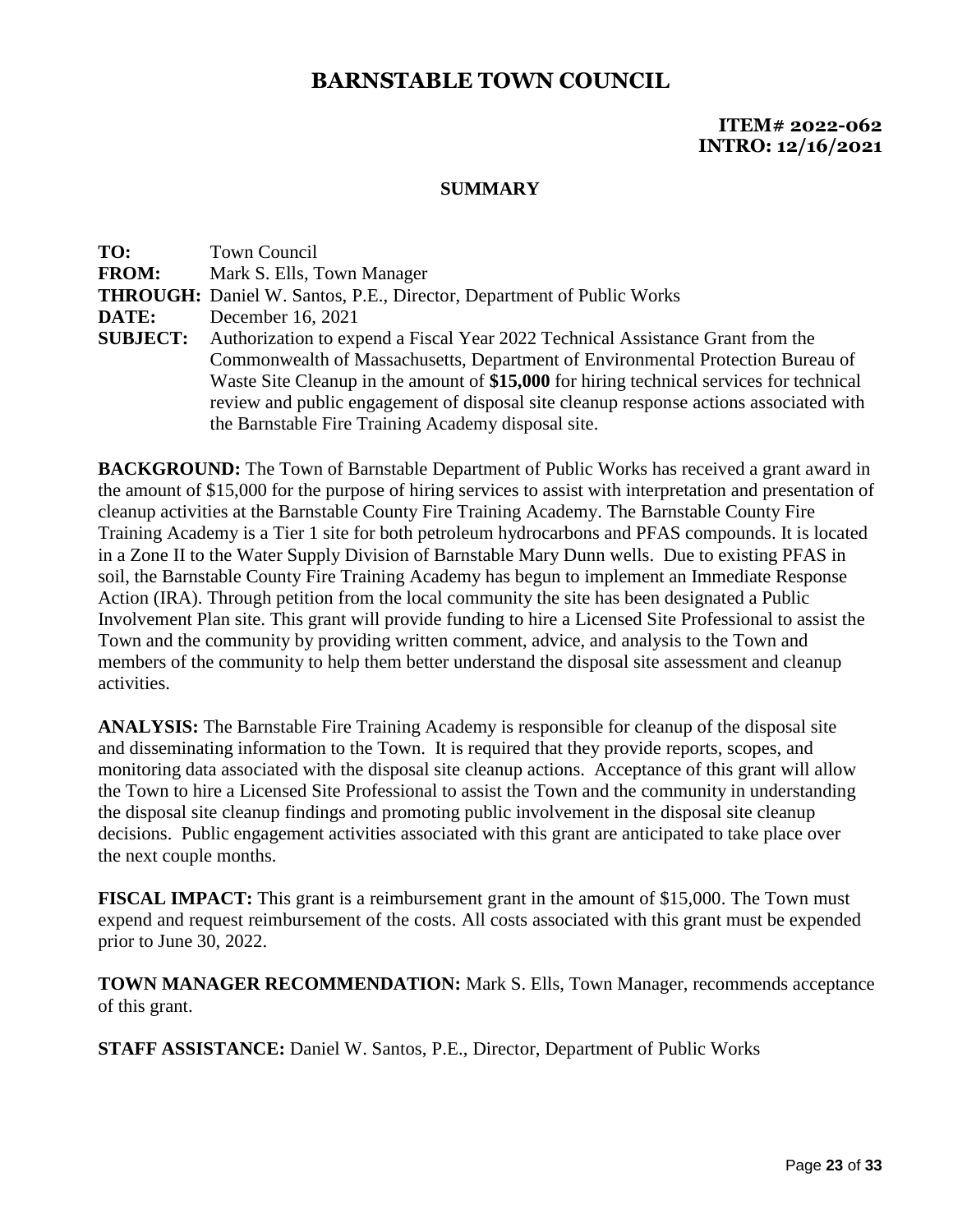# **B. NEW BUSINESS (First Reading) (Refer to Public Hearing 01/06/2022)**

## **BARNSTABLE TOWN COUNCIL**

**ITEM# 2022-063 INTRO: 12/16/2021**

#### **2022-063 AUTHORIZING THE TOWN MANAGER TO EXECUTE A REGULATORY AGREEMENT BETWEEN THE TOWN OF BARNSTABLE AND LYON INVESTMENT REALTY TRUST FOR 80 PEARL STREET, HYANNIS**

**ORDERED:** That the Town Council hereby authorizes the Town Manager pursuant to Section 168-5, General Ordinances of the Code of the Town of Barnstable (the "Code"), to enter into and execute a Regulatory Agreement between the Town of Barnstable and Lyon Investment Realty Trust, for the property at 80 Pearl Street, Hyannis, 0.94± acres, shown on Town of Barnstable Assessor's Map 326 as Parcel 008, and whose boundaries are shown on Land Court Plan 25652-A ("the Property"); and further authorizing the renovation and reuse of the Property and granting the requested zoning relief pursuant to and as described in this Regulatory Agreement.

#### **REGULATORY AGREEMENT** LYON INVESTMENT REALTY TRUST 80 PEARL STREET, HYANNIS, MA 02601

This Regulatory Agreement (the "Agreement") is entered into by Jennifer and Jeffrey Lyon, Trustees of the Lyon Investment Realty Trust u/d/t dated August 13, 2019, with an abstract of trust recorded as Document No. 1,382,713, and an address of Post Office Box 611, Hyannis, Massachusetts 02647 (the "Applicant" and the "Developer"), including successors and assigns, and the Town of Barnstable, a municipal corporation with a place of business at 367 Main Street, Hyannis, MA 02601 (the "Town") on this \_\_\_ day of \_\_\_\_\_\_\_\_\_\_\_, 2021 (the "Effective Date") pursuant to Section 240-24.1 of the Barnstable Zoning Ordinance and Section 168 of the Barnstable Code.

WHEREAS, this Agreement shall establish the permitted use and density with the development on the hereinafter identified Property, the duration of the Agreement, and any other terms or conditions mutually agreed upon between the Applicant and the Town;

WHEREAS, the Applicant is the legal owner of the real property located at 80 Pearl Street, Hyannis, Massachusetts which has an area of approximately 0.94 acres and is shown on Barnstable Assessor's Map 326, Page 008, the title to which is evidenced by Certificate of Title No. 222052 recorded with the Barnstable Registry District of the Land Court and whose boundaries are shown on Land Court Plan 25652-A ("Property");

WHEREAS, the Property is located in the SF Single Family Residential District §240.24.1.5;

WHEREAS, the Property is improved with a two-story building with 3,285 square feet on the first and second floor and 1,196 square feet of a walkout basement (the "Building");

WHEREAS, the Building was constructed circa 1820 and has been used for the last forty plus years as office, day care, and commercial kitchen space by Cape Cod Child Development as an exempt zoning use;

WHEREAS, the Applicant proposes to renovate the Building into eight apartments (one rear walkout, four first floor, and three second floor units) which would be studio and one bedroom units as set forth in proposed plans submitted with the application for this Regulatory Agreement;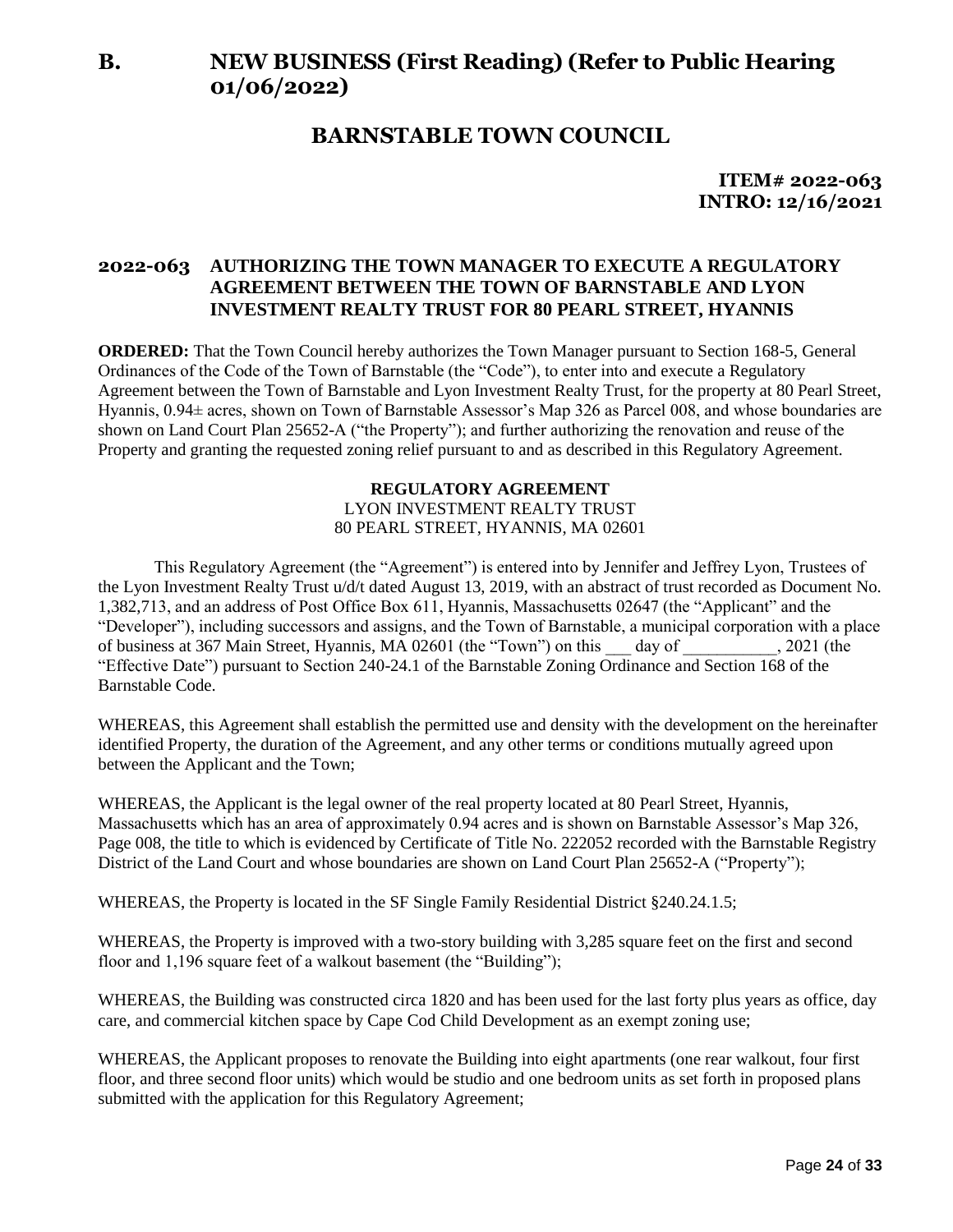WHEREAS, the Property has sufficient parking in a pre-existing parking lot on the Property which is being modified solely to improve handicap parking;

WHEREAS, to proceed with the project, the Applicant requires relief from Section 240-24.1.5.A to allow a multifamily dwelling in a single family residence district;

WHEREAS all properties which abut the Property are not currently being used for single residential use and the Property is buffered from impacting the nearest single family neighborhood by natural and manmade impediments;

WHEREAS, the Town is authorized to enter into this Agreement pursuant to Chapter 168 of the Barnstable Code;

WHEREAS, the Town and the Applicant desire to set forth their respective understandings and agreements regarding the reuse of the Property;

WHEREAS, the Applicant shall reuse the Property substantially in accordance with this Agreement;

WHEREAS, the proposed development of the Property will not require regulatory review under the Massachusetts Environmental Policy Act (MEPA);

WHEREAS, the Development is located in the Downtown Hyannis Growth Incentive Zone (GIZ) as originally approved by the Cape Cod Commission by decision dated April 6, 2006, and re-designated by decision dated April 19, 2018, as authorized by Barnstable County Ordinance 2005-13, as amended by Barnstable County Ordinance 10-19, 14-05, 17-11 and 18-02 Chapter G, Growth Incentive Zone Regulations of the Cape Cod Commission Regulations of General Application;

WHEREAS, the Development is not subject to review by the Cape Cod Commission as a Development of Regional Impact due to its location in the GIZ and due to the adoption of Barnstable County Ordinance 2006-06, as amended by Barnstable County Ordinance 10-19, 14-05, 17-11 and 18-02, establishing revised development thresholds within the GIZ, under which this development may proceed and Developer has submitted a Jurisdictional Determination to the Town of Barnstable Building Department to confirm the same;

WHEREAS, prior to applying for approval of this Agreement, the Development was reviewed by the Town of Barnstable Site Plan Review Committee and the Site Plan Review Committee voted to find the development proposal approvable subject to the grant of a Regulatory Agreement and other conditions on January 21, 2021 and Formal Site Plan Review on September 16, 2021;

WHEREAS, the Town acknowledges that this Regulatory Agreement will result in a material increase in the number of year-round residential units for lower to middle income residents;

WHEREAS, the Town acknowledged through the recently completed Housing Needs Assessment dated December 2014 that the Town of Barnstable's primary housing need is additional year-round rental housing and Hyannis is in need of additional rental housing stock;

WHEREAS, Applicant would require zoning relief to allow for multi-family residential development in the Single Family Residential District;

WHEREAS, the Applicant has obtained administrative approval from the Barnstable Historical Commission (BHC) Chair to replace the existing window on the rear elevation with a door providing access to the proposed deck;

WHEREAS, the project is consistent with the Downtown Hyannis Design & Infrastructure Plan in that it contributes to the plan's goals of creating livable neighborhoods for year-round residents; creates housing opportunities for persons and households of all income levels; is compatible with the historic and maritime character of the Downtown Hyannis as it shall preserve an existing historic structure;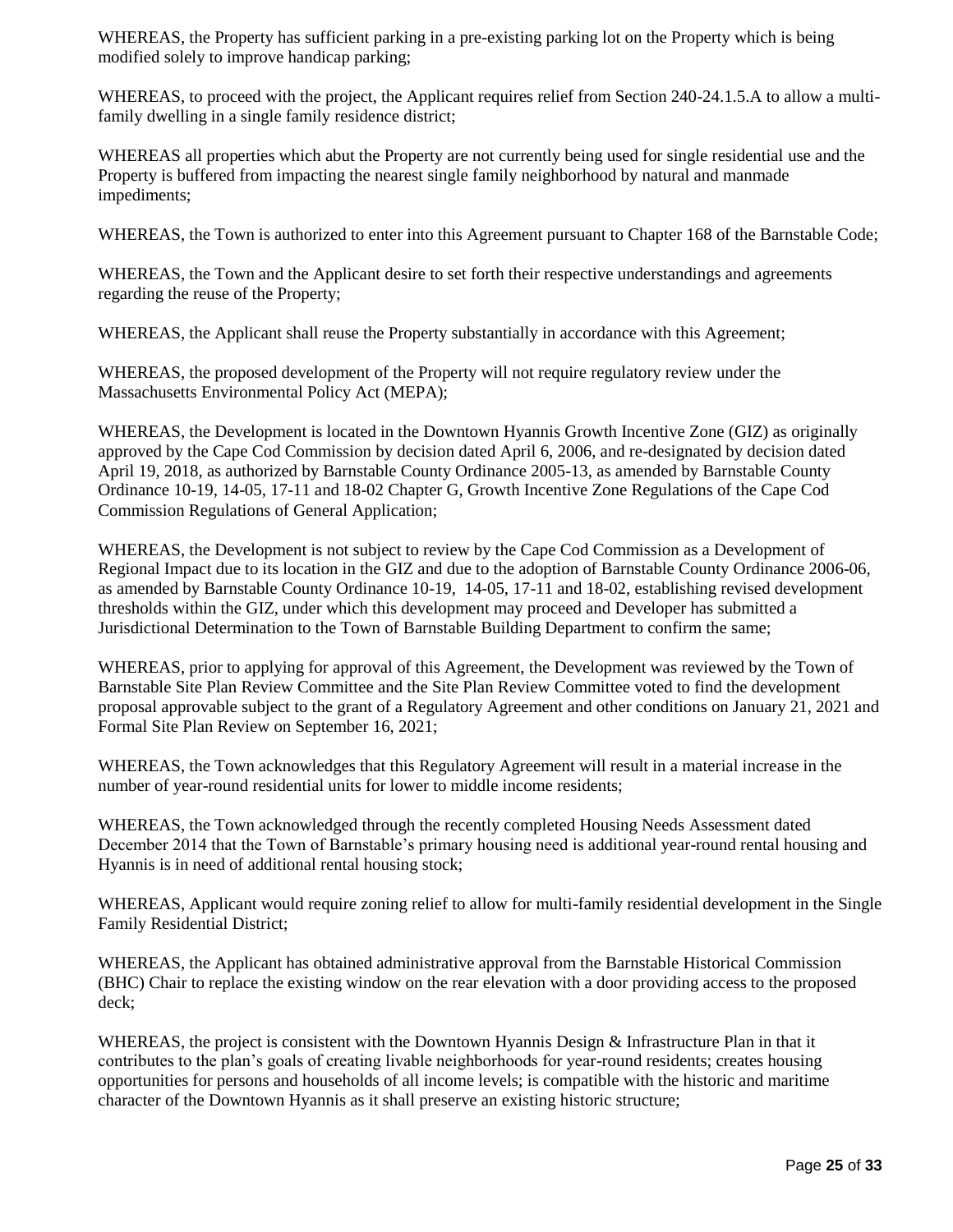WHEREAS, the Property is within walking distance to the Downtown Hyannis business district and Cape Cod Regional Transit Authority Hyannis Transportation Center, making the multi-family residential reuse of Property appropriate;

WHEREAS, the proposal has undergone a public hearing opened on August 23, 2021 and closed on November 8, 2021 on the Agreement application and received an affirmative majority vote from the Planning Board on November 8, 2021;

WHEREAS, the proposal has undergone a public hearing opened on \_\_\_\_\_\_\_\_\_\_\_\_\_\_\_\_\_\_ and closed on \_\_\_\_\_\_\_\_\_\_\_\_\_\_\_\_ on the Agreement application before the Town Council and received no less than a twothirds vote approving the application on  $\cdot$ 

NOW THEREFORE, in consideration of the mutual agreements and covenants contained herein, and other good and valuable consideration, the receipt and sufficiency of which each of the parties hereto acknowledged to each other, the Applicant and Town do enter into this Agreement, and hereby agree to covenant as follows:

- 1. The Applicant shall renovate and maintain the Building and Property at 80 Pearl Street and construct eight apartment units, in substantial compliance with the site plan entitled "Site Improvement Plan" 80 Pearl Street, Hyannis, MA prepared for "Jeffrey Lyon" dated October 8, 2021 as revised November 5, 2021, scale 1'=20', prepared and stamped by Tarja McGrail, P.E., Coastal Engineering Co., 260 Cranberry Hwy, Orleans, MA 02653; and the floor plans entitled "Initial Drawing Release As Built Plan Showing Proposed Building Floor Plan" 5 Pages, client Jeff Lyon, 80 Pearl Street, Hyannis, MA dated December 22, 2020, prepared by Glen A. Mitchell.
- 2. The Applicant shall not change the exterior of the Building in any substantial or material manner.
- 3. This Agreement shall vest land use development rights with the Applicant/Owner and/or its successors for the duration of this Agreement and such rights shall not be subject to subsequent changes in local development ordinances, with the exception of changes necessary to protect the public health.
- 4. This Agreement authorizes only the uses and intensity of use and mitigation stipulation, if any, specified herein. Any minor amendment to the authorized terms of this Agreement may be made by the Town Manager pursuant to Section 168-5D; any substantial amendment to the authorized terms of this Agreement shall require review by the Town Council and Planning Board pursuant to Section 168-10 of the Town Code.
- 5. The Applicant is permitted to the use of one (1) residential unit in accordance with §240-24.1.5.A. In addition, this Agreement permits the construction of a total of seven additional units as shown on the Plan on file with the Barnstable Planning Board. All units shall remain rental units in perpetuity and shall not be converted into a condominium form of ownership.
- 6. Any future partial and/or to total demolition of the Building shall constitute a substantial change to the Property and require review by Town Council and Planning Board pursuant to Section 168-10 of the Town Code, in addition to any partial and/or total demolition of the Building shall require review and approval from the Barnstable Historical Commission (BHC) in accordance with Article I, Chapter 112, Sections 1-7.
- 7. The Applicant shall be responsible for obtaining all necessary building permits and all necessary approvals from the Town of Barnstable Public Works Water Supply Division as necessary and their use and construction of the Building shall be in compliance with all Building, Fire and Health Codes.
- 8. Prior to the issuance of any building permit, the Developer shall submit a Landscape Plan for the Property that is consistent with Downtown Hyannis Design & Infrastructure Plan. All landscaping within the development shall be low water use and shall minimize the use of fertilizers and pesticides. The Landscape Plan shall be approved by the Director of Planning & Development, or their designee, prior to issuance of any building permit. The implementation and completion of the Landscape Plan shall be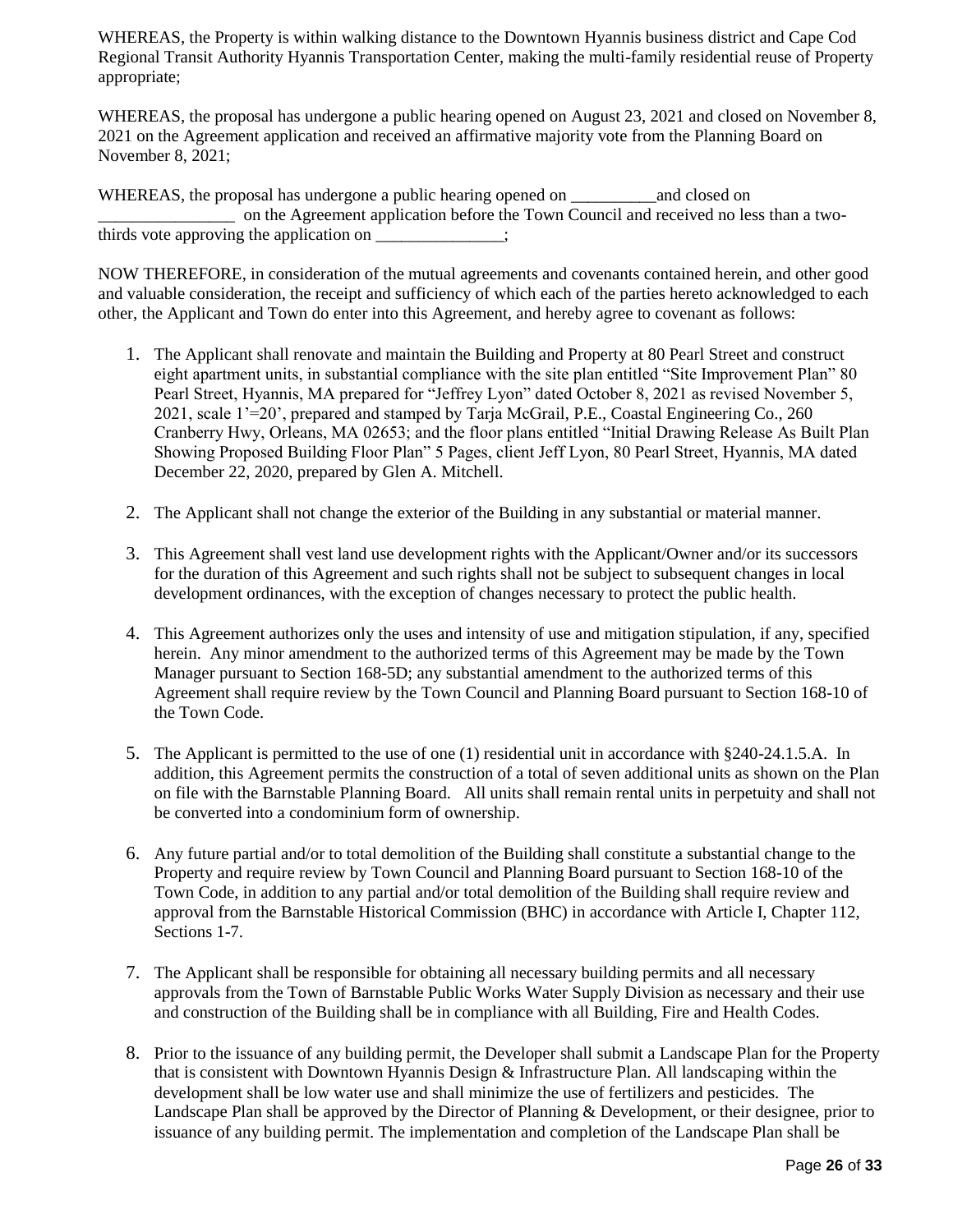reviewed and approved by the Director of Planning and Development, or their designee, prior to occupancy permit.

- 9. Lighting for the Development shall be contained on-site, shall be down cast, and shall not contribute to light pollution of the area.
- 10. The existing detached structure on the property shall be used exclusively for storage accessory to the multi-family use and shall not be used as living area.
- 11. Developer shall be responsible for snow plowing and snow removal on the Development site in perpetuity.
- 12. Developer shall be responsible for providing trash removal on the Development site in perpetuity as is required by Section 54-5(2) of the Code of the Town of Barnstable.
- 13. All plumbing fixtures in the new units and any replacement plumbing fixtures in the existing units shall be low water use fixtures and other water conservation measures are encouraged in the design and development of the project.
- 14. Developer's minimum lease term of rental units shall be twelve (12) months. Sublease of rental units, if permitted by the Developer, shall be for a minimum term of ninety (90) days. The lease documents shall be reviewed by the Town Attorney for consistency with the conditions of this Agreement prior to issuance of the first Certificate of Occupancy.
- 15. Subsequent to the issuance of a Certificate of Occupancy for the units, each apartment shall be registered with the Health Division's Rental Registration Program.
- 16. The Project shall be completed in compliance with all requirements and conditions of the Site Plan Review approval issued on January 21, 2021 and Formal Site Plan Review on September 16, 2021; the conditions of that approval are attached and shall be incorporated herein.
- 17. All development rights granted under the Agreement shall run with the land and all of the terms, conditions, and obligations contained in this Agreement shall be binding on any successor or assignor of the Applicant. However, the Applicant agrees that 30 days prior to any change of ownership of the Property that written notice shall be sent to the Planning Board, Town Council, and the Town Manager and further agrees that all terms and conditions of this Regulatory Agreement and amendments thereto, shall be binding on successive owners of the Property.
- 18. All terms, conditions, and obligations contained in this Regulatory Agreement shall be binding on any successor or assignee of the Applicant.
- 19. The Town hereby grants the following waiver from the Town of Barnstable Zoning Ordinance for the Redevelopment, as requested by the Developer:
	- A. Section 240-24.1.5.A Principal permitted uses to allow multi-family development comprised of eight units in a single family residence district.
- 20. The Redevelopment provides, without limitation, the following site design, traffic safety, and community benefits:

An enhanced landscape setback along Pearl Street to improve the neighborhood streetscape and to provide a buffer between the redevelopment and the adjacent property to the south.

21. The term of this Agreement shall be five (5) years from the effective date of the Agreement (hereafter, the "Term"), and the development rights authorized herein must be exercised prior to expiration of the Term of this Agreement or it shall be null and void. Once the development rights authorized herein have been timely exercised, all terms and conditions of this Agreement shall remain in effect until the Property is no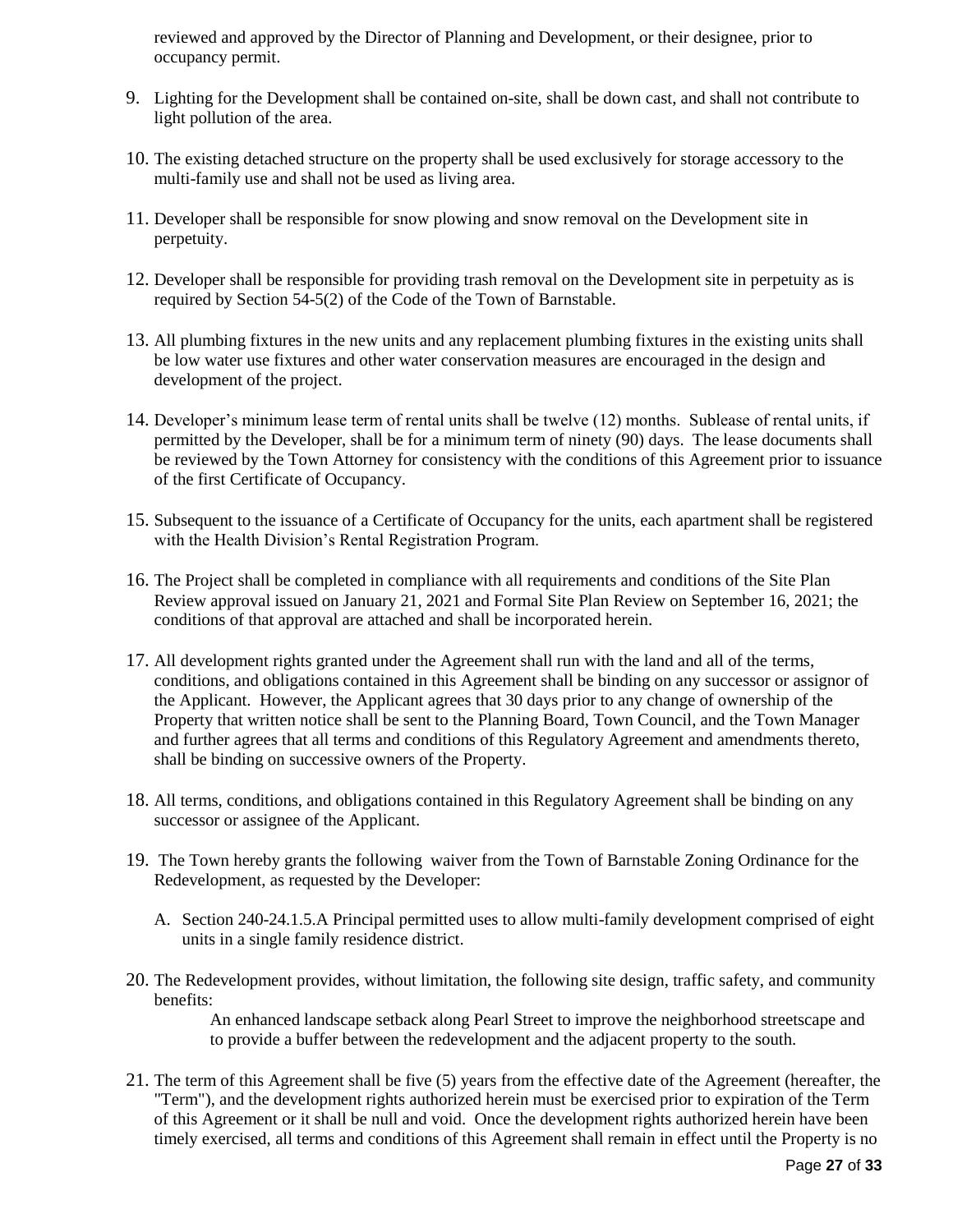longer used in accordance with the Redevelopment Plans in a manner that requires additional zoning relief.

22. The development allowed in this permit shall be considered full build-out of the property. The structures authorized shall not be expanded nor other buildings and structures added without compliance with §168- 10 of the Barnstable Code.

IN WITNESS WHEREOF, the parties have hereunto caused this Agreement to be executed on the date first above written.

Town of Barnstable, Lyon Investment Realty Trust, By, By,

Mark S. Ells, Town Manager Jennifer Lyon, Trustee

\_\_\_\_\_\_\_\_\_\_\_\_\_\_\_\_\_\_\_\_\_\_\_\_\_\_

Jeffrey Lyon, Trustee

#### Certificate of Trustee

We, Jennifer Lyon and Jeffrey Lyon, Trustees of the Lyon Investment Realty Trust, u u/d/t dated August 13, 2019, with an abstract of trust recorded as Document No. 1,382,713, and an address of Post Office Box 611, Hyannis, Massachusetts 02601, hereby certify as follows:

1. We are presently the Trustees of said Trust;

2. That said Trust has not been altered, revoked, or terminated since its inception of August 13, 2019;

\_\_\_\_\_\_\_\_\_\_\_\_\_\_\_\_\_\_\_\_\_\_\_\_ \_\_\_\_\_\_\_\_\_\_\_\_\_\_\_\_\_\_\_\_\_\_\_\_\_\_

3. That pursuant to said Trust, upon the specific direction of the Beneficiaries of the Trust, the Trustee(s) have the power and authority to purchase and sell real estate, to construct or alter buildings, to borrow money, to grant the Trust estate as security for such borrowing and to execute and deliver all notes, mortgages, discharges, and assignments to implement the purposes of the Trust including the power and authority to enter into a regulatory agreement; with the Town of Barnstable

4. That all of the Beneficiaries of the Trust have authorized and directed the Trustee(s) to enter into a regulatory agreement with the Town of Barnstable.

5. That pursuant to the terms of the Trust every agreement or action authorization to be taken by the Trustee(s) may be taken by the Trustee(s) of record;

6. That the undersigned Trustee has been authorized and empowered to execute such documentation as they deem necessary in order to effectuate the above-described documentation as they deem necessary in order to effectuate the above described conveyance as the Trustee(s) so determines; and

7. That all of the beneficiaries of the Trust are the age of majority and are not under any disability. WITNESS my hand and seal this day of November 2021.

Lyon Investment Realty Trust, By, \_\_\_\_\_\_\_\_\_\_\_\_\_\_\_\_\_\_\_\_\_\_\_

\_\_\_\_\_\_\_\_\_\_\_\_\_\_\_\_\_\_\_\_\_\_\_\_\_\_

Jennifer Lyon Trustee

Jeffrey Lyon Trustee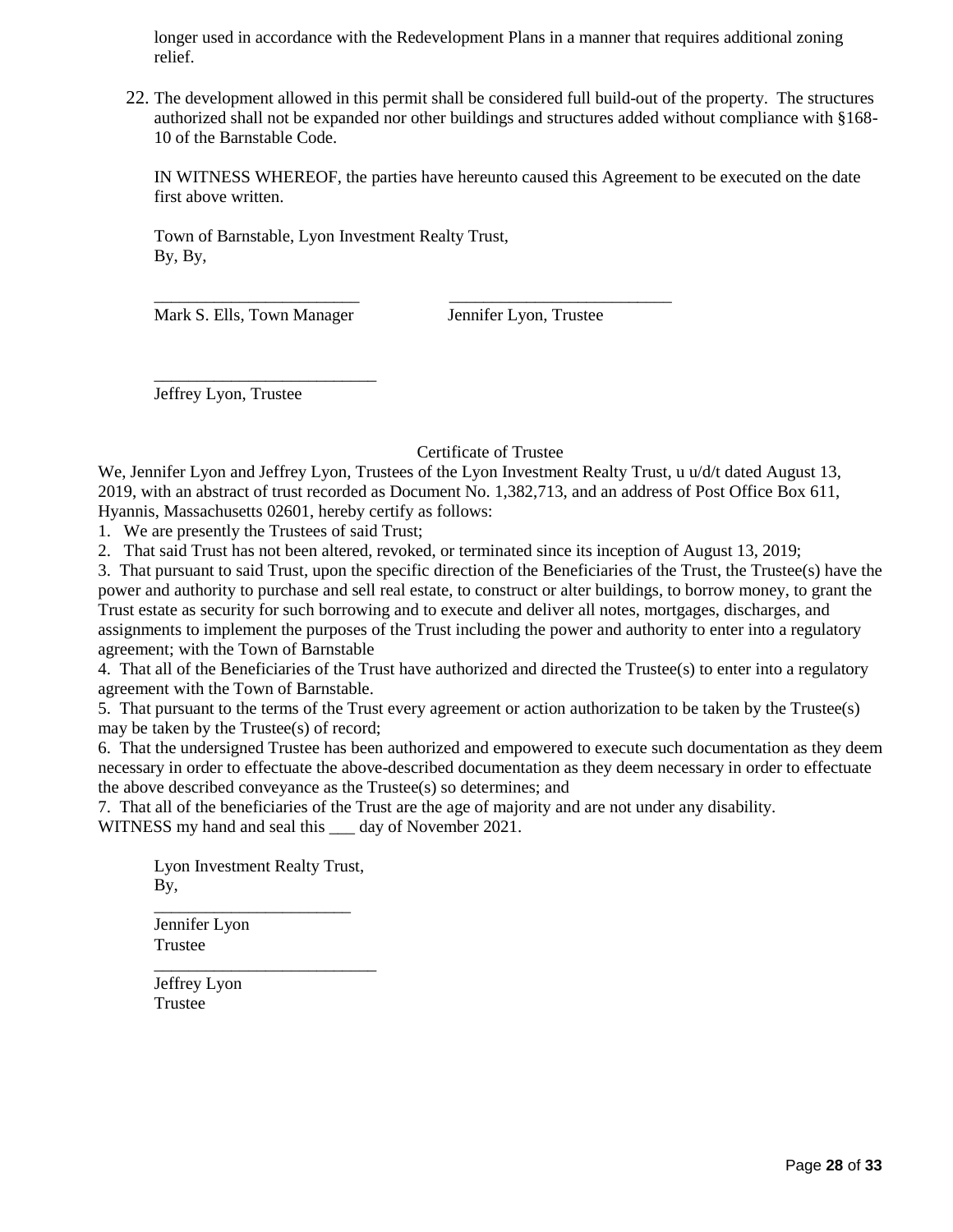#### **EXHIBIT A: REDEVELOPMENT PLANS**

\_\_\_\_\_\_\_\_\_ \_\_\_\_\_\_\_\_\_\_\_\_\_\_\_\_\_\_\_\_\_\_

\_\_\_\_\_\_\_\_ \_\_\_\_\_\_\_\_\_\_\_\_\_\_\_\_\_\_\_\_\_\_

**SPONSOR:** Jennifer Cullum, Town Councilor Precinct 13

DATE ACTION TAKEN

\_\_\_ Read Item

\_\_\_ Rationale

\_\_\_ Council Discussion

\_\_\_ Vote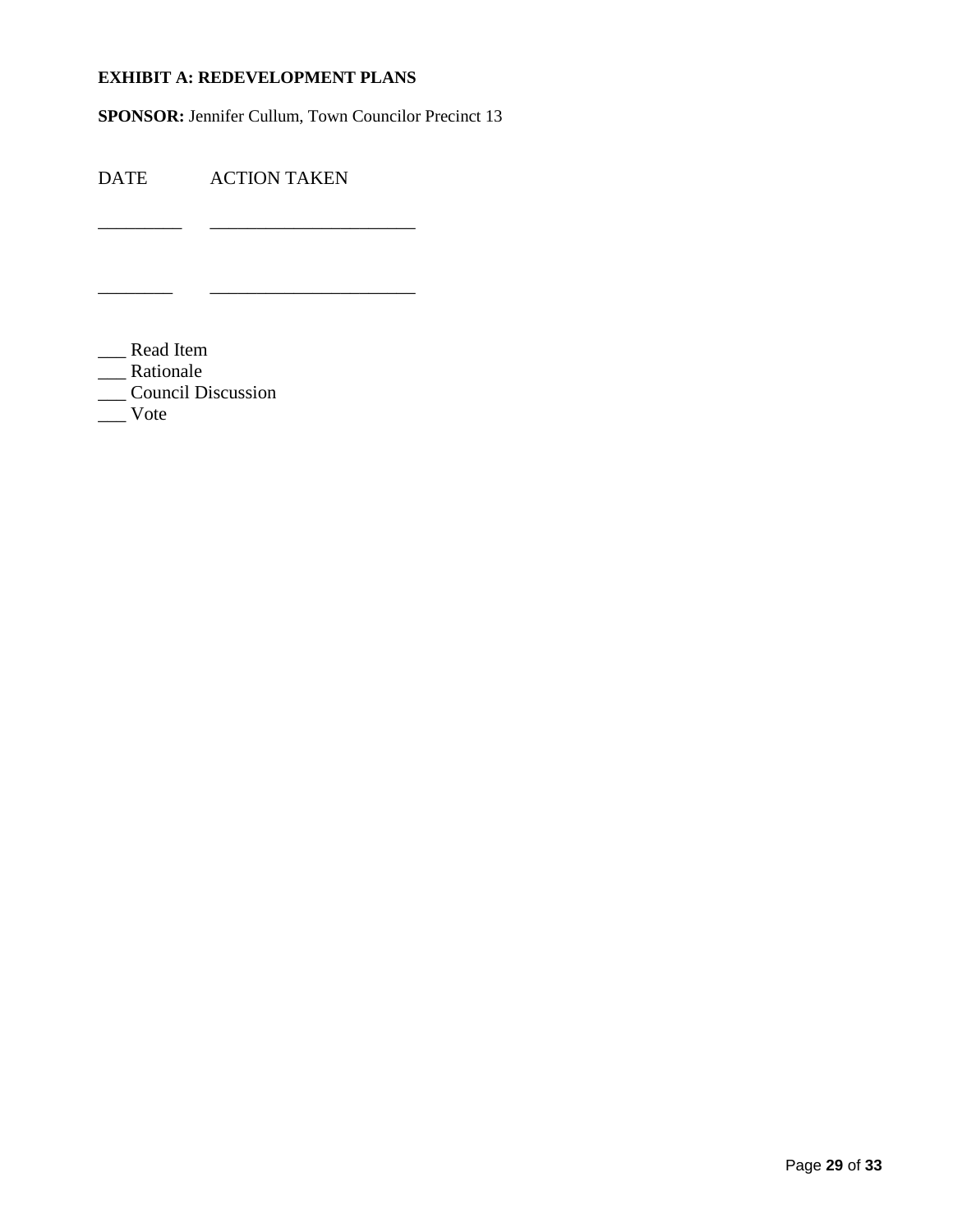## **ITEM# 2022-063 INTRO: 12/16/2021**

#### **SUMMARY**

| TO:             | <b>Town Council</b>                                                                |
|-----------------|------------------------------------------------------------------------------------|
| <b>FROM:</b>    | <b>Lyon Investment Realty Trust</b>                                                |
|                 | <b>THROUGH:</b> Elizabeth Jenkins, Planning & Development Director                 |
| DATE:           | December 16, 2021                                                                  |
| <b>SUBJECT:</b> | Authorizing the Town Manager to execute a Regulatory Agreement between the Town of |
|                 | Barnstable and Lyon Investment Realty Trust for 80 Pearl Street, Hyannis           |
|                 |                                                                                    |

**RATIONALE**: The Developer, Lyon Investment Realty Trust, which entity has standing to proceed as owner of the property, the title to which is evidenced by Certificate of Title No. 222052 recorded with the Barnstable Registry District of the Land Court, located at and commonly known as 80 Pearl Street, Hyannis, Massachusetts shown on Town of Barnstable Assessor's Map 326 as Parcel 008, consisting of  $0.94 \pm \text{ acres}$ , located within the Downtown Hyannis Growth Incentive Zone (GIZ), has filed an application to enter into a Regulatory Agreement with the Town of Barnstable under Chapter 168 and Chapter 240 of the Barnstable Code to renovate and reuse said property.

The Developer has undergone a public hearing on the Agreement application and received a unanimous vote from the Planning Board recommending an approval of the proposed Regulatory Agreement on November 8, 2021.

The Developer proposes to renovate and reuse the existing 1890 building on the property as eight (8) studio and one-bedroom residential rental units, along with associated landscaping. A waiver from Section 240-24.1.5(A) Principal permitted uses is requested to allow multi-family development comprised of eight units in a single family residence district.

The Redevelopment is proposed to provide the following community benefits:

I. An enhanced landscape setback along Pearl Street to improve the neighborhood streetscape and to provide a buffer between the redevelopment and the adjacent property to the south.

**FINANCIAL IMPACT:** Approval of the proposed Regulatory Agreement will have no significant fiscal impact.

**STAFF ASSISTANCE:** Elizabeth S. Jenkins, AICP, Director of Planning & Development; Kate Maldonado, Assistant Director of Planning & Development; Jim Kupfer, Senior Planner, Kathleen Connolly, Assistant Town Attorney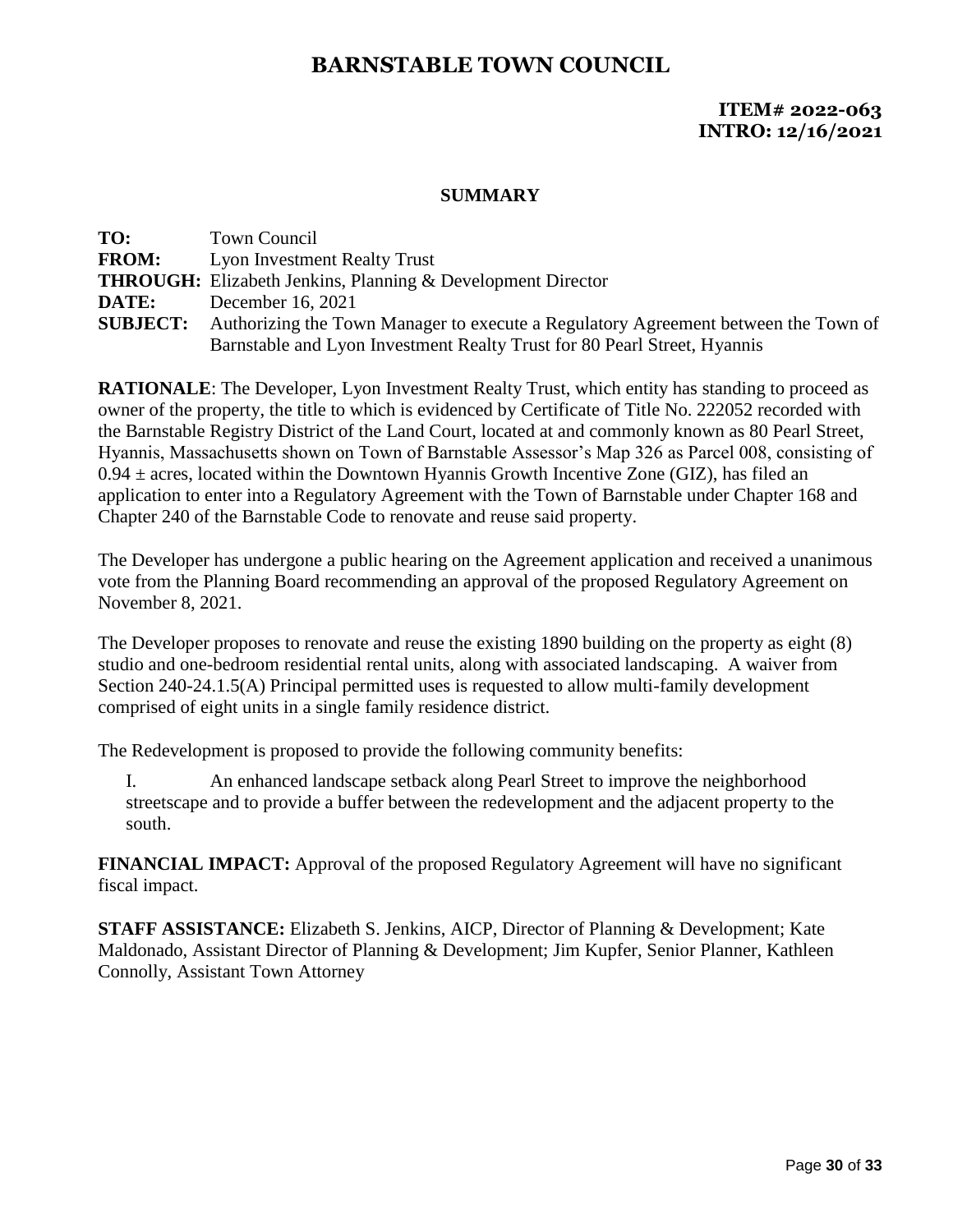# **B. NEW BUSINESS (May be acted upon) (Roll Call Majority)**

# **BARNSTABLE TOWN COUNCIL**

**ITEM# 2022-064 INTRO: 12/16/2021**

### **2022-064 RESOLVE DIRECTING THE TOWN MANAGER OR HIS DESIGNEE(S) TO PREPARE AND SUBMIT FOR THE TOWN COUNCIL'S CONSIDERATION A PROPOSED ORDINANCE PROVIDING FOR THE TOWN'S ADOPTION OF THE STRETCH ENERGY CODE**

**RESOLVED:** That the Town Council does hereby direct the Town Manager or his designee(s) to prepare and submit for the Town Council's consideration a proposed ordinance providing for the Town's adoption of the Board of Building Regulations and Standards Stretch Energy Code, codified at 780 CMR 115.AA, an appendix to the Massachusetts State Building Code.

**SPONSOR**: Mark S. Ells, Town Manager

DATE ACTION TAKEN

\_\_\_\_\_\_ \_\_\_\_\_\_\_\_\_\_\_\_\_\_\_\_\_\_\_

\_\_\_\_\_\_ \_\_\_\_\_\_\_\_\_\_\_\_\_\_\_\_\_\_\_

\_\_\_Read Item \_\_\_Rationale \_\_\_Council Discussion \_\_\_Vote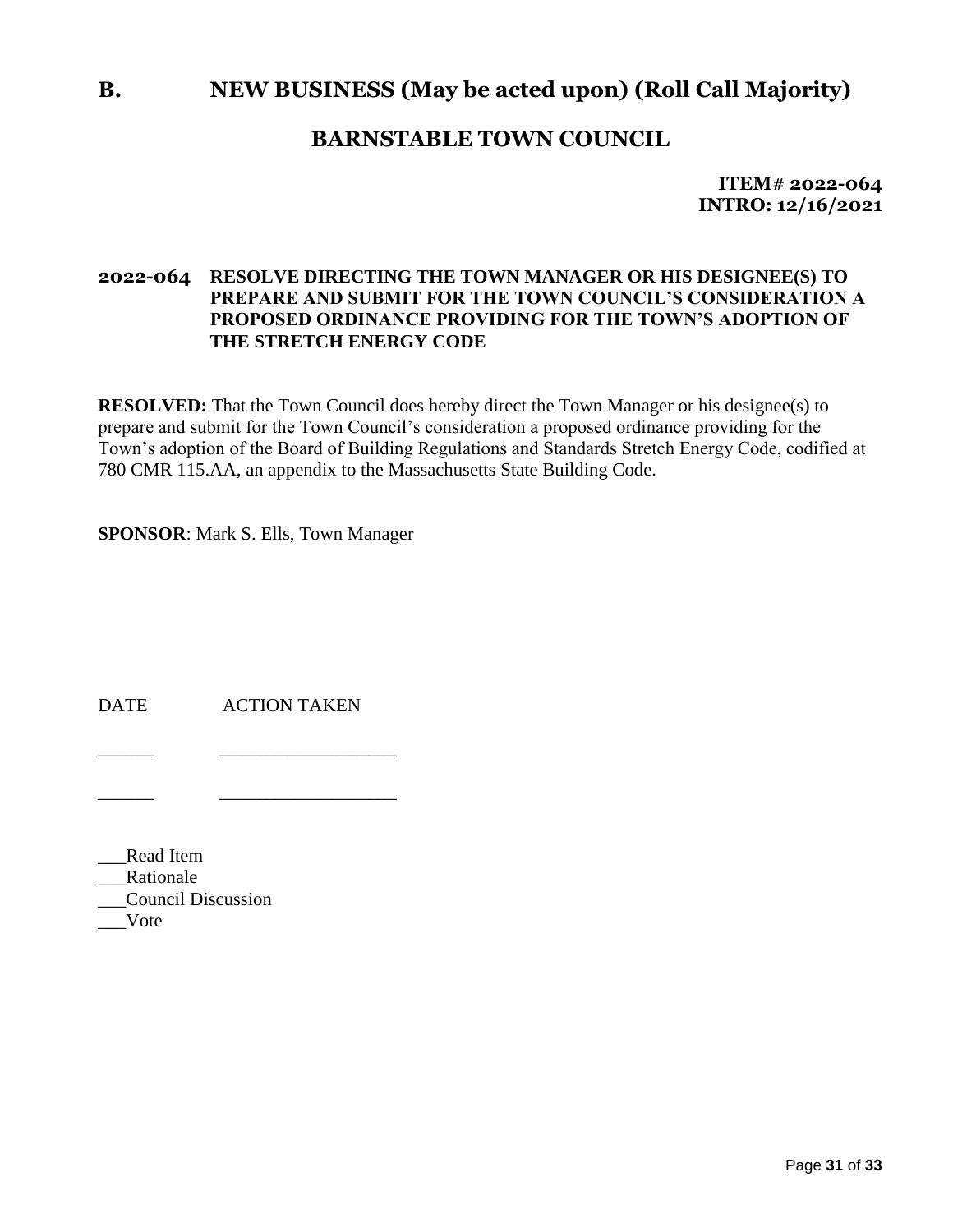# **B. NEW BUSINESS (May be acted upon) (Roll Call Majority)**

## **BARNSTABLE TOWN COUNCIL**

**ITEM# 2022-065 INTRO: 12/16/2021**

#### **2022-065 ADOPTION OF THE 2020 TOWN OF BARNSTABLE PRECINCT MAP, WHICH MAP SUPERSEDES AND REPLACES THE MAP PREVIOUSLY APPROVED ON OCTOBER 7, 2021**

**ORDERED:** That the Town Council hereby approves the 2020 Re-precincting Map prepared for the Town of Barnstable through the courtesy of William F. Galvin, Secretary of the Commonwealth and Census Liaison, as presented to the Town Council at this meeting, which Map supersedes and replaces the Re-precincting Map previously approved by the Town Council on October 7, 2021; and requests that the Town Clerk forward said map, a physical boundary description of each precinct, population figures for each precinct, a list of census block numbers for each precinct, and a certified copy of this vote to the Local Election Districts Review Commission for approval.

**SPONSOR:** Ann Quirk, Town Clerk